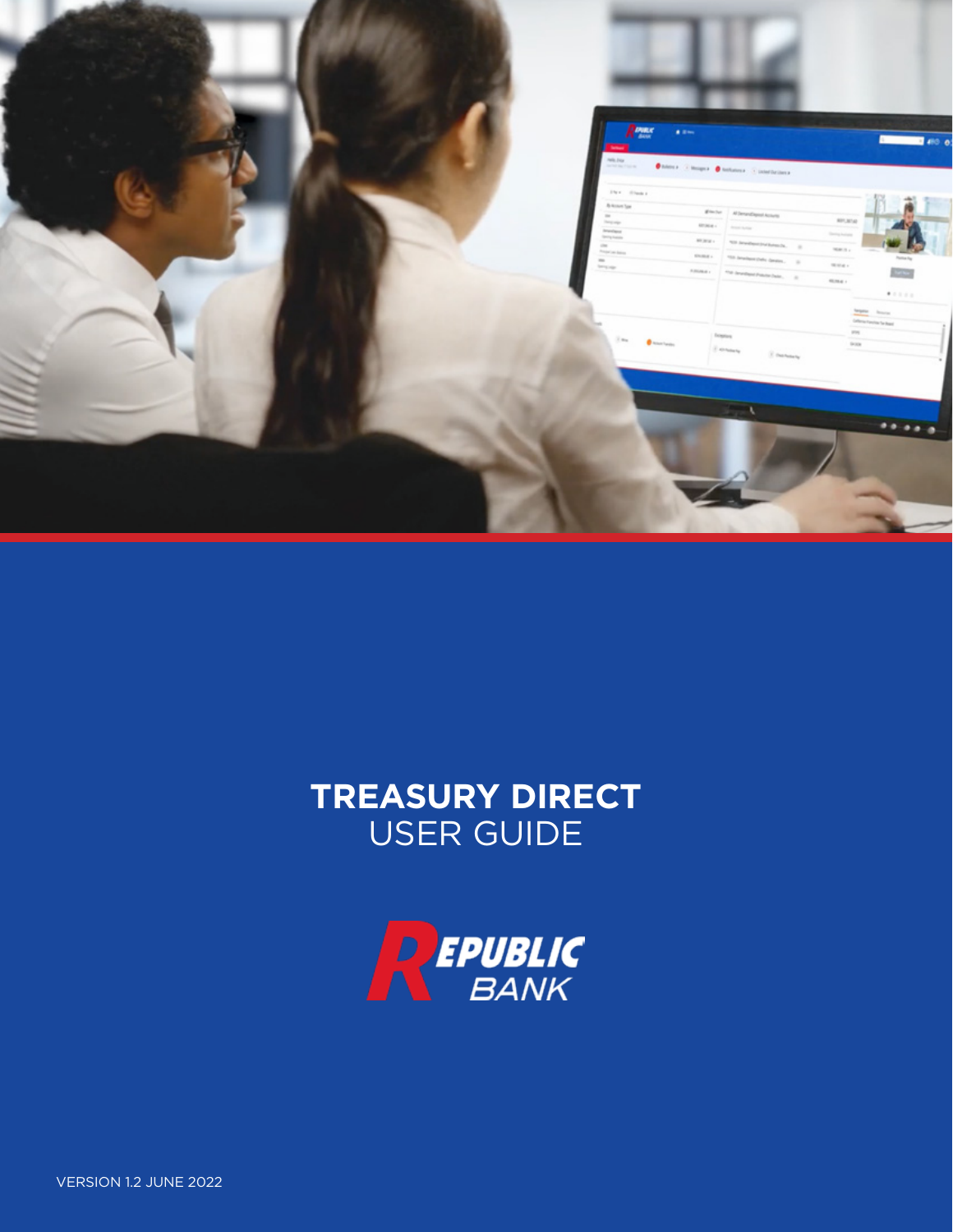# **TREASURY DIRECT** TABLE OF CONTENTS

| 5. SEARCHING FOR PAYMENTS HISTORY PROCEDURE 6   |  |
|-------------------------------------------------|--|
|                                                 |  |
|                                                 |  |
|                                                 |  |
|                                                 |  |
|                                                 |  |
|                                                 |  |
|                                                 |  |
|                                                 |  |
| <b>14. CLONING A USER, COPYING SERVICES AND</b> |  |
|                                                 |  |
|                                                 |  |
| <b>17. REMOTE DEPOSIT INSTALLATION</b>          |  |
| <b>18. REMOTE DEPOSIT INSTALLATION</b>          |  |
|                                                 |  |
|                                                 |  |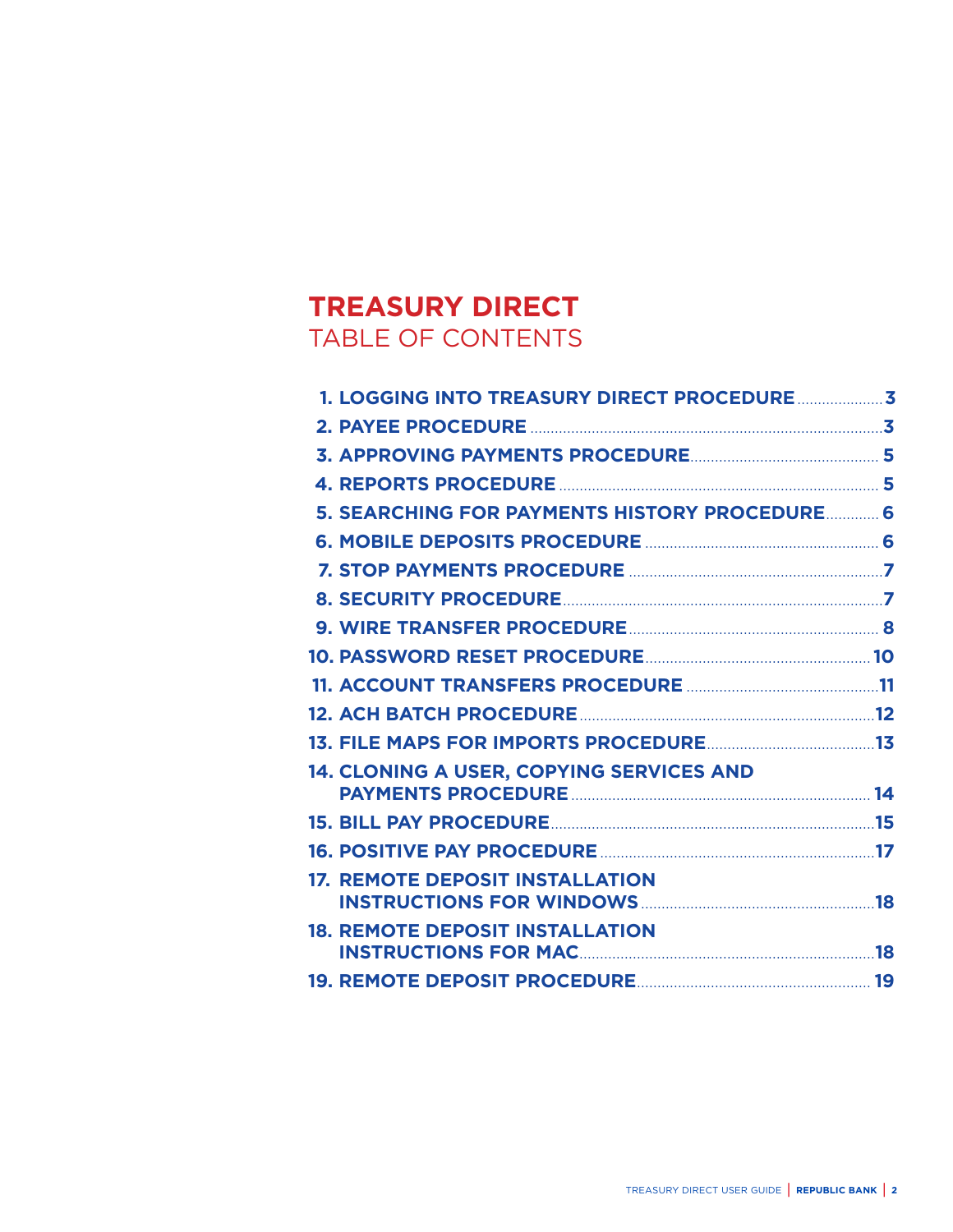# <span id="page-2-0"></span>**LOGGING INTO TREASURY DIRECT PROCEDURE**



### **HOW TO LOGIN**

- 1. Access Treasury Direct through: *https://republic.olbanking.com/corporate*
- 2. Enter the Company ID.
- 3. Enter the User ID.
- 4. Click Login.
- 5. Review that the Site Verification image and phrase is correct.
- 6. Enter the Password.
- 7. Click Login. Is the first time logging in? Yes: Enter a short phrase and chose an image. No: Login is complete.

# **PAYEE PROCEDURE**

# **CREATING A PAYEE**

- 1. Click on Menu.
- 2. Click on Payments.
- 3. Click on Payees.
- 4. Click on New Payee.
- 5. Fill out the form as displayed:
	- Payee Name: Who the payment is being sent to.
	- Display As: Changes how Treasury Direct displays the payee name. If not used the Payee Name will display on Treasury Direct.
	- Payee ID: Can be any id and could match an id from their accounting software or make it up.
	- Payee Type: Business, Individual, or Government Agency.
	- Address: Physical address must be entered.
	- IMPORTANT NOTE: For wires a P.O. Box cannot be used in this address. No Asterix in Treasury Direct as a required field
- Email Address: email address for recipient and is used for remittance, or notifications, from ACH payments.
- 6. Click Add Account on the right of the page.
- 7. A popup will appear for **Add Payee Account.** This needs to be filled out to save remittance information on payments to the payee.

| R <sub>200</sub> x<br>A Bren           |                                                                                                          |    | $0 + 11$                                   |
|----------------------------------------|----------------------------------------------------------------------------------------------------------|----|--------------------------------------------|
|                                        |                                                                                                          |    | $\sigma$ $\phi$ $\phi$ $\phi$ and the line |
| <b>Cultivation Reserves in</b>         |                                                                                                          |    |                                            |
| Payees -                               |                                                                                                          |    |                                            |
| <b>Hanaph Forms</b><br>New Young       |                                                                                                          |    |                                            |
| Create Payee                           |                                                                                                          |    |                                            |
|                                        |                                                                                                          |    |                                            |
| <b><i>Faulte Name</i></b>              | Atlenta                                                                                                  |    |                                            |
|                                        | Automobile T                                                                                             |    |                                            |
| Drama, IX                              | Automotive                                                                                               |    |                                            |
|                                        |                                                                                                          |    |                                            |
| <b>Taylor III</b>                      | Automatic<br>Nems PC thorac are not said.                                                                |    |                                            |
|                                        | Drug while you                                                                                           |    |                                            |
| Florid Type                            |                                                                                                          |    |                                            |
| <sup>1</sup> Scott Science             |                                                                                                          |    |                                            |
|                                        |                                                                                                          |    | + MAI Account                              |
| Payer Accounts hand are detect account |                                                                                                          |    |                                            |
|                                        | Accord Information - Bank Hitwinston - Authorized for Debt - Accord Spa - Teplestic Spa - Defect Accords |    |                                            |
| No accepts delined for payer.          |                                                                                                          |    |                                            |
|                                        |                                                                                                          |    |                                            |
|                                        |                                                                                                          |    |                                            |
|                                        |                                                                                                          |    |                                            |
|                                        |                                                                                                          |    |                                            |
|                                        |                                                                                                          |    |                                            |
|                                        |                                                                                                          |    |                                            |
|                                        |                                                                                                          |    |                                            |
|                                        |                                                                                                          |    |                                            |
|                                        |                                                                                                          |    | Great Lang                                 |
|                                        | HAVE A QUESTION? CONTACT US NOW! 888.875.2265.                                                           |    |                                            |
|                                        |                                                                                                          | 鱼脑 |                                            |

- Account Name: Auto fills with payee name, but can be adjusted as needed.
	- Beneficiary ID Type: The type of account payments are sent to. This will usually be an Account number for a bank account. Wires can be sent with all sorts of numbers, so that's why there are other choices.
	- Account Number: Number associated with the Beneficiary ID type chosen. If it's Account number then is the bank account number that the payments are sent to or debited from.
	- Then the payment types for this payee are selected. Depending on the services available to the company and the Beneficiary ID Type selected there may be multiple choices. These are ACH, Wire, and Real Time Payments. Selecting these adds more steps to this workflow.
	- 8. Click Next.
	- 9. If ACH was selected fill out the details about the bank for the ACH step.
		- Bank ID<sup>\*</sup>: the bank routing number.
		- Bank Name: not required, but you can use the *Bank Look Up* feature.
		- Account Type: defaults on checking, but could be any type of account that is allowed to at least receive ACH payments (not all accounts can be debited by ACH like a loan account).
		- Debit Authorization Type: For personal payees only, indicates how the individual authorized you to debit their account. There are three options:
			- Not Authorized: does not allow a debit.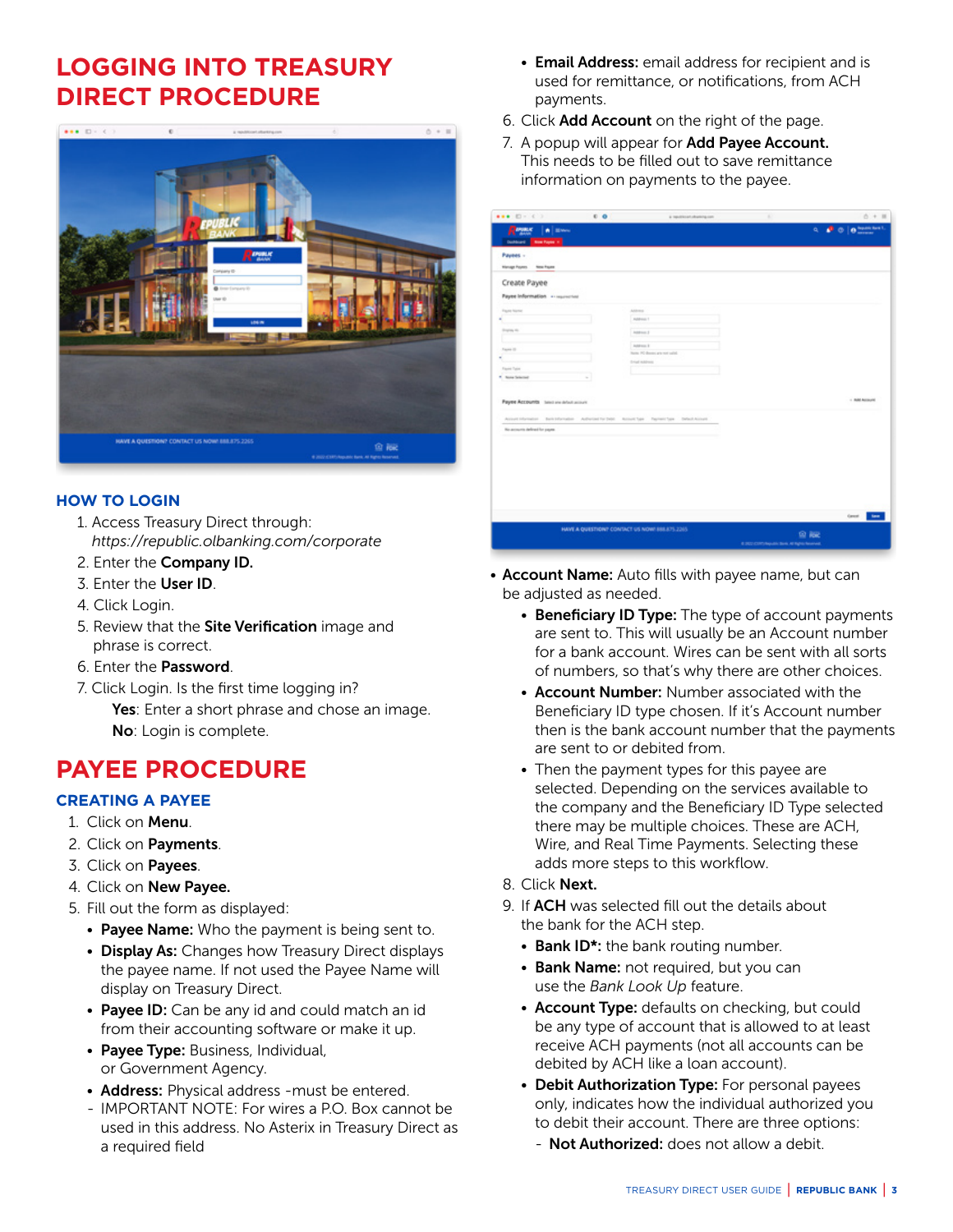- Physical Authorization: in person.
- Internet Authorization: online purchase or approval.
- Telephone Authorization: authorization received on phone call.
- Prenote: Prenotes are used only for ACH test transactions. Prenotes take three business days to validate the account. During these three days payments are not allowed.
- 10. If **Wire** was selected fill out the details about the bank for the Wire step.
	- Beneficiary Bank ID Type: FED ABA is used for domestic wires and SWIFT BIC is used for international wires.
	- Beneficiary Bank ID: The bank id is either the routing number for FED ABA or the BIC/SWIFT code for SWIFT BIC.
	- Beneficiary Bank Name: Name of bank who the payee banks with.
	- **Address:** Address for the bank.
	- International Bank Checkbox for international routing number if BIC/SWIFT chosen.
	- Beneficiary Bank Country: If international provide country here. Defaults to United States if domestic wires. REQUIRED FIELD
	- International Routing Number: This is required if the international wire is not a foreign exchange this will be the ABA routing number for the bank.
	- Beneficiary ID Type: transfers over from first page.
	- Beneficiary ID: transfers over from first page
	- Beneficiary Country: Country where recipient resides.
	- Contact Name: Enter the name of a contact who can be reached regarding questions during processing.
	- Phone Number: Enter the phone number of the contact who can be reached regarding questions during processing.
	- Correspondent Bank: contains another lookup with the option to add bank name, bank id type, and bank id. This is used when the client doesn't support international wires directly, but has a corresponding bank that transmits the wires internationally on their behalf.
	- Intermediary Bank: contains another lookup with the option to add bank name, bank id type, and bank id. This is used when the payee's bank doesn't support international wires directly, but has an intermediary bank that receives the wires internationally on their behalf.

#### 11. Click Add Payee Account.

12. Review the screen if anymore accounts need to be

added they can do so now.

13. Click Save to finish adding the payee.

# **REVIEWING (SEARCHING FOR) EXISTING PAYEES**

- 1. Click on Menu.
- 2. Click on Payments.
- 3. Click on Payees.
- 4. Click on Manage Payees.
- 5. The full list of payees are displayed and can be scrolled through or searched.
- 6. On the right side of the page, click Search.
- 7. Searches can be completed with the following:
	- Display Name: Name as displayed throughout the Treasury Direct, if none is designated will be the payee name.
	- Account Number: Account where payments are credited to or debited from.
	- Payee ID: ID assigned to the payee. This is usually helpful if the business uses ids from another system.
	- Payee Name: Name of payee.
	- Payee Type: Usually Business or Individual shows up here, but also Government Agency if an SEC code for tax payments are allowed on ACH transactions.
- 8. Clicking the down arrow next to the magnifying glass will display additional sort options.
- 9. Click the magnifying glass to complete the search.

# **EDITING EXISTING PAYEES**

- 1. Click on Menu.
- 2. Click on Payments.
- 3. Click on Payees.
- 4. Click on Manage Payees.
- 5. Find the payee to edit by searching or scrolling through the list.
- 6. Click the pencil icon on the line of the payee that needs an edit.
- 7. Any information can be edited like when adding a payee.
- 8. Click Save when finished with edits.

# **DELETING EXISTING PAYEES**

- 1. Click on Menu.
- 2. Click on Payments.
- 3. Click on Payees.
- 4. Click on Manage Payees.
- 5. Find the payee to delete by searching or scrolling through the list.
- 6. Click the x icon on the line of the payee that needs deleted.
- 7. Confirm deletion with popup by clicking OK.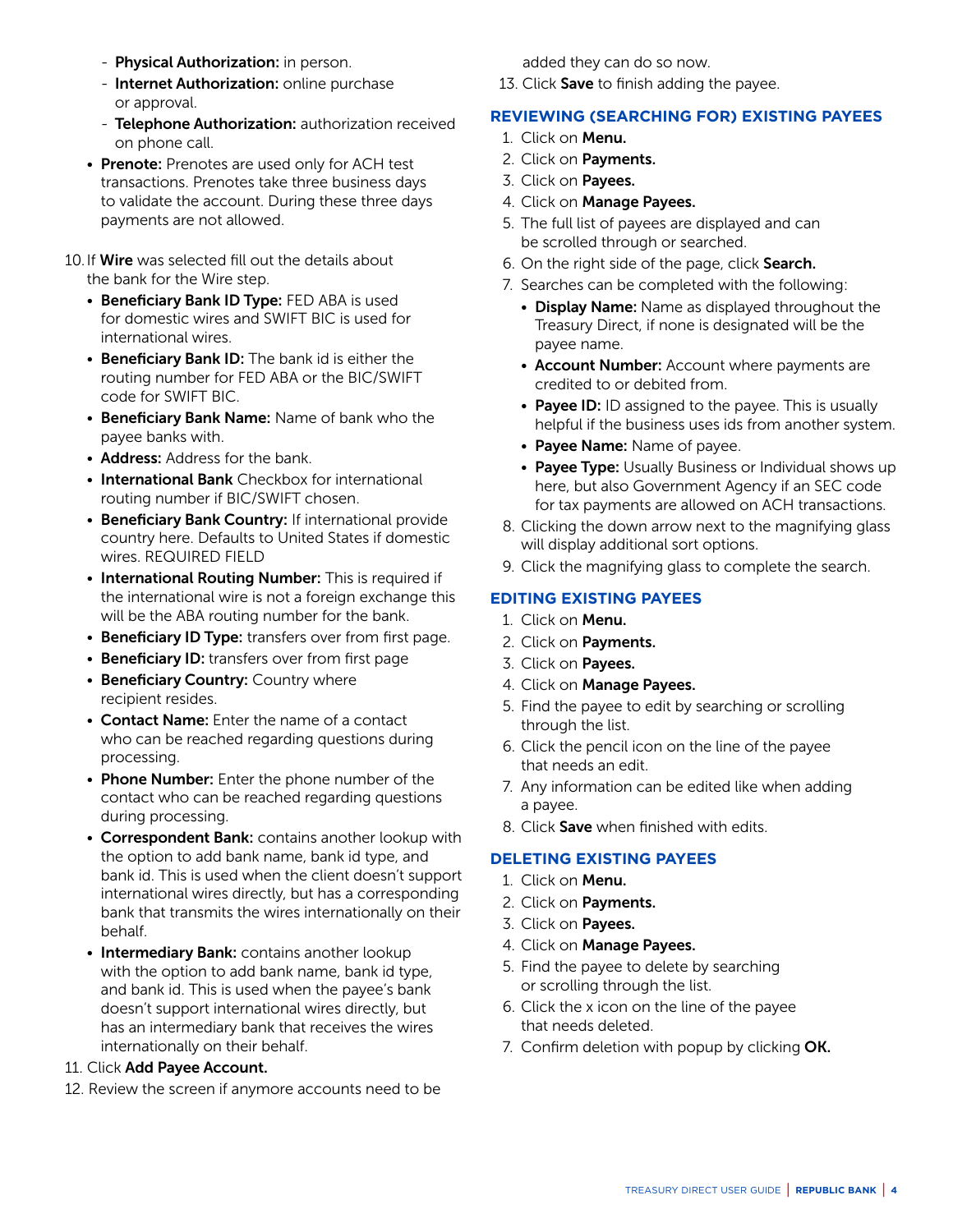# <span id="page-4-0"></span>**APPROVING PAYMENTS PROCEDURE**

- 1. At the bottom of the Dashboard, there are approvals, if permitted.
- 2. Click on the approval that is needed, ACH, Wire, or Account Transfers (note Republic does not require dual approve for Account Transfers today, but they can enable this).
- 3. Payment Activity will load under the filter called Current. Here your Pending Approval payments will reside.

 If multiple payment types need approval just change the filter for the Type to the right type or set to All Transactions.

 Review the payments in the below list and do the following depending on the action needed:

- Approve: Click Approve. Then confirm by clicking Yes.
- Change: Click the down arrow next to Approve. Click Edit. This will let you edit the payment as normal. If the approver edits the payment it will need a prior user to complete the approval. If single approval no further approvals would be needed.
- Cancel: Click the down arrow next to Approve. Click Cancel. Then confirm by clicking Yes.

# **REPORTS PROCEDURE**



# **MAKING TRANSACTION GROUPS**

- 1. Click Menu.
- 2. Click Reports.
- 3. Click Transaction Groups.
- 4. Click Create Company Group at the bottom right.
- 5. Pick a Group Name.
- 6. Pick a Group Code to use.
- 7. On **Add Group Type** click in the field and begin entering the name of an account transaction type or choose from the list.
- 8. Click Save.

### **CREATING REPORTS**

- 1. Click Menu.
- 2. Click Reports.
- 3. Click the report type to create.
	- Balance Reports: allows the retrieval of various information based on the Transaction Group chosen.
	- NACHA Detail File Reports: Details of ACH transactions
	- NACHA Return File Reports: Report about failed ACH transactions
	- NACHA Notification of Change (NOC) Reports: Any NOC updates, to change or correct account information, will be in this report.
- 4. Click Create Report in the bottom right corner.
- 5. Fill out the report details:
	- Template Name: Name is only required if saving the template. If this is just a one time report being generated then it is not required.
	- Choose and sort accounts to display in your report. This allows the user to select which accounts they want to report on. Only the accounts with access provisioned in services will display here.
	- What data should be presented on this report? This is based on the Transaction Groups the user previously created.
	- How would you like this report to appear? Various reporting styles are available. Web Report is easily readable, but if they are using finance software they need to use a file type they can upload.
	- How would you like this report delivered? Choices allow the report to be sent to the user other methods than just reviewing on the website.
	- How would you like to be notified that this report has been delivered? Useful when setting this report to generate automatically below.
	- How would you like this report to be formatted? different report styles allow for different formatting. HTML is best for Web, but PDF allows for easy saving. Not all formats are allowed for all report styles.
	- When would you like this report delivered? Allows for reports to be automatically generated.
- 6. Choose the following options based on what to complete:
	- Generate: View the report now.
	- Download: Save the report as a file to the computer to view now or later.
	- Save Template: Creates a template that can be used again and again.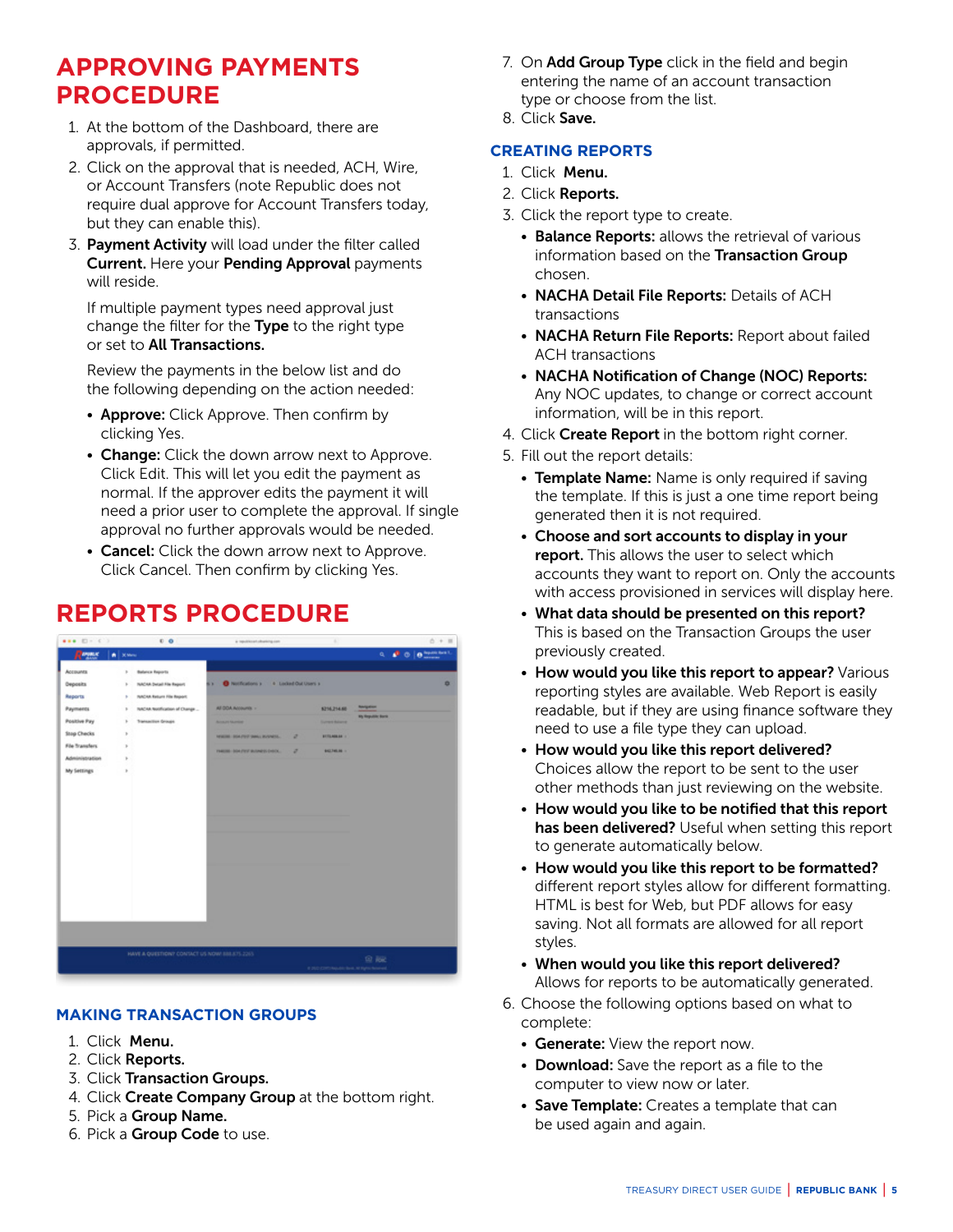# <span id="page-5-0"></span>**SEARCHING FOR PAYMENTS HISTORY PROCEDURE**

- 1. Click on Payment.
- 2. Click on Payment Activity.
- 3. Click on Payment History.
- 4. Navigate to enter into the search bar.
- 5. If it is known what type of payment is needed pick the proper tab (ACH Payments, Wire Transfers, or Account Transfers), otherwise proceed with search under 'ALL TRANSACTIONS'.
- 6. There are several search parameters that can be used. Use the ones which have been obtained from the customer, not all are necessary. If you choose the arrow next to the magnified glass it will bring the advanced filter listed
	- Company ID: Helps filter transactions for just that company.
	- Tran Number: The transaction number for the payment begins with ACH, ATR, DWR, or IWR.
	- Name: If the payment was created as part of a recurring series, enter any portion of the series or template name in the field provided.
	- **Amount:** This value should be the total amount of the batch (not individual transactions), wire, or account transfer created.
	- Status: To view transactions with a specific status, click the field and select a status from the dropdown menu which appears.
	- Entry Method: Results may also be filtered by whether the payment was entered manually or imported. Click in the field and select the appropriate option.
	- Import File: If a payment was created through importing a file, enter any portion of the name of the file that was imported in the field.
	- Recurring Payments Only: Select this checkbox to be displayed only transactions created as part of a recurring series.
	- Payee: Transactions may also be found by searching for a specific payee contained in the payment. Payees included entities saved to Payee Maintenance only.
	- Payee Account (ACH Only): Enter the account of the payee which was used in the batch.
	- Beneficiary (Wires Only): Enter the name beneficiary that is a saved or unsaved payee.
	- Originator (Wires Only): In most cases, this will probably be the company name since this information is copied from the company profile during wire and template creation. However, the originator may edited or changed by the wire initiator.
- Correspondent Bank ID (Wires Only): This is not common most transactions don't use a correspondent bank.
- Debit Account (Wire Only): Enter any portion of the debit account used to fund the wire.
- From Account (Account Transfer Only): Enter any portion of the transfer debit account.
- To Account (Account Transfer Only): Enter any portion of the transfer credit account.
- 7. Transactions that match the search results will display. Clicking View with display their details.

# **MOBILE DEPOSIT PROCEDURE**

- 1. Open the Mobile App.
- 2. Is the customer using a tablet or Mobile phone?
	- Tablet: Click Mobile Deposits on the left.
	- Mobile Phone:
		- a. Click on Menu.
		- b. Click Mobile Deposits.
- 3. The customer can review past mobile deposits here.
- 4. Clicking Make a Deposit will start the deposit process.
- 5. Fill out the following information and make the choices as necessary:
	- Deposit to/Location: Select the check deposit account.
	- Amount: Enter the dollar amount of the check.
	- Check Front: Select this option to engage the device's camera and capture an image of the front of the check.
	- Check Back: Select this option to engage the device's camera and capture an image of the back of the check.
	- Payer: Enter the name of the check writer/issuer.
	- Memo: Enter memo information about the check.
	- Add Check/Add Another: Select this option to add the check to the Checks to Deposit queue. This allows the user to queue multiple checks and submit them as a batch.
	- Clear Check: Select this option to clear out the check details that have been entered.
	- View List: Select this option to review the checks to deposit queue.
- 6. Click Review.
- 7. Click Submit.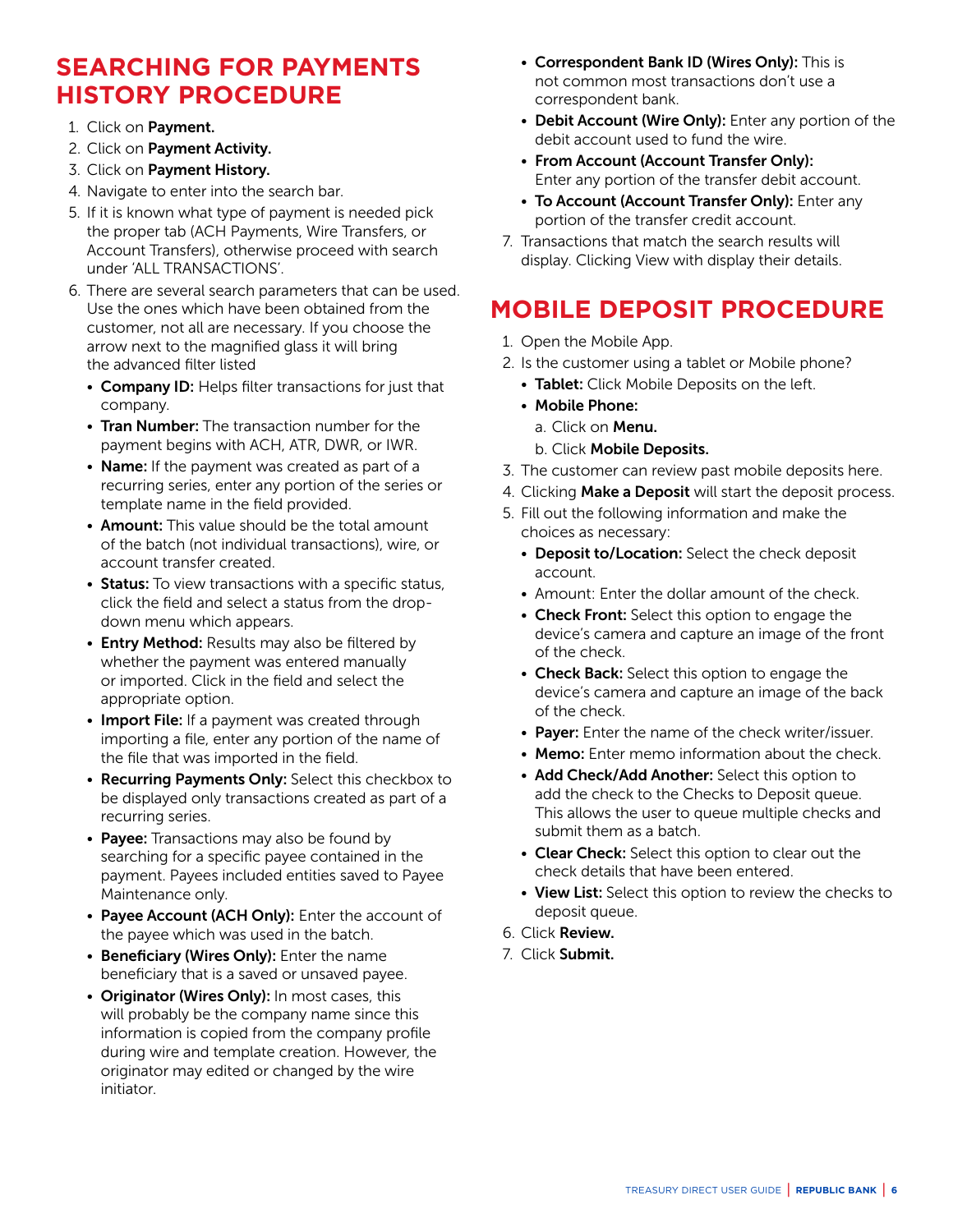# <span id="page-6-0"></span>**STOP PAYMENTS PROCEDURE**

|                              | $C$ O                              | a restrictationing con-                         |                           | $0 + 11$                  |
|------------------------------|------------------------------------|-------------------------------------------------|---------------------------|---------------------------|
| Report<br>A Breve            |                                    |                                                 |                           |                           |
| <b>Durings</b>               | Ferrest Hospy - Report Eng Ch., it |                                                 |                           |                           |
| <b>Stop Checks</b>           |                                    |                                                 |                           |                           |
| Actually Request Sing-Charit |                                    |                                                 |                           |                           |
| Request Stop Check           |                                    |                                                 |                           |                           |
|                              |                                    |                                                 |                           |                           |
|                              |                                    | œ                                               |                           |                           |
|                              |                                    | <b>Required</b><br><b>Southern</b><br>Executive |                           |                           |
| Acoust                       |                                    | Company/Name                                    |                           |                           |
|                              | $\mathbf{a}$                       | 4 DRI-DEHDA                                     |                           |                           |
| Memo-                        |                                    | <b>Carried Name</b>                             |                           |                           |
|                              |                                    | . Republic Bank Text                            |                           |                           |
|                              |                                    | Plone fiscriber                                 |                           |                           |
|                              |                                    |                                                 |                           |                           |
|                              |                                    |                                                 |                           |                           |
| <b>Sou Onct Airgs</b>        |                                    |                                                 |                           |                           |
| Checks                       |                                    |                                                 |                           |                           |
| $+$ dist.                    | · Date Writers                     | Adventure. Advised to:                          | * finish                  |                           |
|                              |                                    | $2 - 16$                                        | $-11.5$<br>Total argument |                           |
| final individual Dr.,        |                                    |                                                 |                           |                           |
|                              |                                    |                                                 |                           |                           |
|                              |                                    |                                                 |                           |                           |
|                              |                                    |                                                 |                           |                           |
|                              |                                    |                                                 |                           |                           |
|                              |                                    |                                                 |                           |                           |
|                              |                                    |                                                 | Rosen                     | <b>Request Stop Chack</b> |
|                              |                                    | HAVE A QUESTION? CONTACT US NOW! 888.875.2265.  | 鱼脑                        |                           |

# **PLACING A STOP ON A CHECK**

- 1. Click on Menu.
- 2. Click on Stop Checks.
- 3. Click on Request Stop Checks.
- 4. Choose the **Account** the check was written on.
- 5. The **Company Name** is defaulted, but can be changed if needed.
- 6. The Contact is defaulted with the user name, but can be changed if needed.
- 7. The **Phone number** provides the FI a method of contacting the Contact in the event there is a question with the stop payment.

The user can perform a Stop of an Individual Check or a Check Range.

#### • Stop Individual Check:

- a. Enter the Check Number.
- b. Choose the Date Written with the calendar that pops up.
- c. Enter the **Amount** of the check.
- d. Enter who the check was Written To.
- e. Select a **Reason** from the drop-down menu for the stop payment.
- f. Click the "+" icon to add more checks or the "x" to remove some.

#### • Stop Check Range:

- a. Select an **Account.**
- b. Select **Reason** for stopping this range.
- c. Enter the Starting Check Number and Ending Check Number of the range.
- d. The **Company Name** is defaulted, but can be changed if needed.
- e. The **Contact** is defaulted with the user name, but can be changed if needed.
- 8. Click Request Stop Check.
- 9. Review the stop request details.
- 10.Click Confirm.
- 11. A successful request will have an **Alert** with the transaction number beginning with STP.

# **CANCELING A STOP ON A CHECK**

- 1. Click on Menu.
- 2. Click on Stop Checks.
- 3. Click on Activity.
- 4. Find the stop to cancel.
- 5. Click on the No Action box to open the drop-down.
- 6. Click Cancel.
- 7. Click Submit Actions.
- 8. Click Complete Actions.

# **SECURITY PROCEDURE**

# **INSTALLING SECURE TOKEN**

- 1. Go to your phone's app store
- 2. Search for *Republic Bank Secure Token* The Icon will look like the below image.
- 3. Select Install.



### **LOGGING INTO SECURE TOKEN FOR THE FIRST TIME**

- 1. Enter in your Software Activation Key *(See "For Admin Use Only" steps on how to obtain the key. Token will only work for Domestic customers).*
- 2. Click Next.
- 3. Create your Password/PIN.
- 4. Confirm your Password/PIN.
- 5. Click Next.
- 6. Select method to receive your Verification Code *(Email is primary method).*
- 7. Access your email to obtain the Verification Code.
- 8. Input the Verification Code into the App.
- 9. Click Next.
- 10. You will receive a success message once completed.
- 11. To log in going forward you only need to enter your newly created Password/PIN.

#### **RESETTING SECURE TOKEN PASSWORD**

- 1. Click Forgot PIN?
- 2. Enter the Software Activation Key.
	- If expired select Reset to generate a new code (admin only).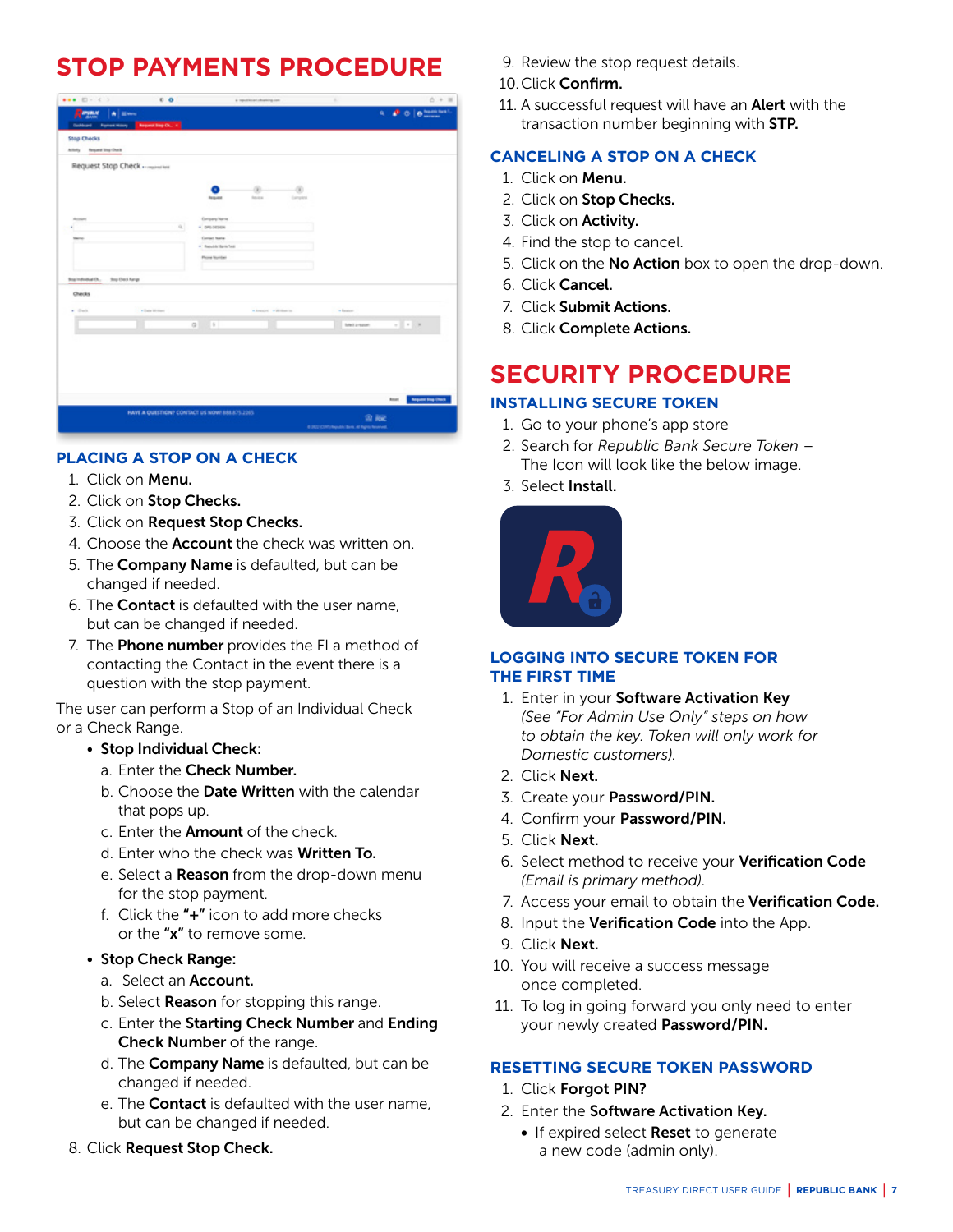- <span id="page-7-0"></span>• Located within your Profile Menu under Contact Information (admin only).
- Non-admins will need to receive their Software Activation Key from their company admin.
- 3. Create the PIN.
- 4. Retype the PIN.
- 5. Choose how to receive the Verification Code.
- 6. Check the email or text where the Verification Code was sent. *(Email is primary method).*
- 7. Enter the Verification Code.
- 8. Select Next.
- 9. You will receive a success message once completed.

### **FOR ADMIN USE ONLY**

Accessing Software Activation Key for non-admin users

- 1. Go to Menu.
- 2. Select Administration.
- 3. Select Company Overview.
- 4. Select Users.
- 5. Locate user that needs the Activation Key.
- 6. Select ACTIONS down arrow under their username box.
- 7. When Pop-up opens, select  $Edit$  new page opens.
- 8. Scroll down and copy the Software Activation Key for your users.
- 9. If Key is expired select Reset to generate a new key.
- 10. Select Cancel to back out of the page.

#### **FIRST TIME SET UP OF OUT-OF-BAND AUTHENTICATION PIN**

- 1. Find where to download the link. Many banks store this in Treasury Direct under the *'My Settings'* or the login screen.
- 2. Click to download the software.
- 3. Launch the downloaded software.
- 4. Follow the install prompts.
- 5. This installs a keyboard driver which will require a reboot before fully installed.
- 6. Click Register New User.
- 7. Enter the Software Activation Key.
- 8. Create the PIN.
- 9. Retype the PIN.
- 10. Choose how to receive the Verification Code.
- 11. Check the Email or Text where the verification code was sent.
- 12. Enter the Verification Code.
- 13. Login to Secure Browser.

#### **USING OUT-OF-BAND AUTHENTICATION PIN FOR PAYMENTS**

- 1. Check that the right user exists on the Secure Browser. If there are multiple users registered there will be a drop-down of choices.
- 2. Enter the PIN.
- 3. Click Login.
- 4. Access the desired destination.

#### **RESETTING OUT-OF-BAND AUTHENTICATION PIN**

- 1. Click Forgot PIN?
- 2. Enter the Software Activation Key.
- 3. Create the PIN.
- 4. Retype the PIN.
- 5. Choose how to receive the Verification Code.
- 6. Check the Email or Text where the Verification Code was sent.
- 7. Enter the Verification Code.

# **WIRE TRANSFER PROCEDURE**

| $0.0$   $0$ hasnibal.<br>Report<br>a.<br>A Blows<br><b>Culture: New Win Travel. In:</b><br>@ The system processing USD Wines must be submitted individuals (SF, NCM) et use that submitted before 4100 PM (ST).<br>Total Art of<br><b>Balance</b><br>Exhibition<br>C Remplate, Use an existing template.<br>C Multiple Templates - Use more than and existing template to analyze advertises the<br>C Paper, best under transfer to an entring paper.<br>C Ree-harm Dranal-sounds-matter. |                                                          | a resultivent character con- |  | $0 + B$ |
|-------------------------------------------------------------------------------------------------------------------------------------------------------------------------------------------------------------------------------------------------------------------------------------------------------------------------------------------------------------------------------------------------------------------------------------------------------------------------------------------|----------------------------------------------------------|------------------------------|--|---------|
|                                                                                                                                                                                                                                                                                                                                                                                                                                                                                           |                                                          |                              |  |         |
|                                                                                                                                                                                                                                                                                                                                                                                                                                                                                           | Wire Transfers -<br>New Wire Transfer  Manager Wire Farm |                              |  |         |
|                                                                                                                                                                                                                                                                                                                                                                                                                                                                                           | Wire Transfer                                            |                              |  |         |
|                                                                                                                                                                                                                                                                                                                                                                                                                                                                                           | Allerto (F)                                              |                              |  |         |
|                                                                                                                                                                                                                                                                                                                                                                                                                                                                                           |                                                          |                              |  |         |
|                                                                                                                                                                                                                                                                                                                                                                                                                                                                                           | Start wire transfer - composition                        |                              |  |         |
|                                                                                                                                                                                                                                                                                                                                                                                                                                                                                           |                                                          |                              |  |         |
|                                                                                                                                                                                                                                                                                                                                                                                                                                                                                           |                                                          |                              |  |         |
|                                                                                                                                                                                                                                                                                                                                                                                                                                                                                           |                                                          |                              |  |         |
|                                                                                                                                                                                                                                                                                                                                                                                                                                                                                           |                                                          |                              |  |         |
|                                                                                                                                                                                                                                                                                                                                                                                                                                                                                           |                                                          |                              |  |         |
|                                                                                                                                                                                                                                                                                                                                                                                                                                                                                           |                                                          |                              |  |         |
|                                                                                                                                                                                                                                                                                                                                                                                                                                                                                           |                                                          |                              |  |         |
|                                                                                                                                                                                                                                                                                                                                                                                                                                                                                           |                                                          |                              |  |         |
|                                                                                                                                                                                                                                                                                                                                                                                                                                                                                           |                                                          |                              |  |         |
|                                                                                                                                                                                                                                                                                                                                                                                                                                                                                           |                                                          |                              |  |         |
|                                                                                                                                                                                                                                                                                                                                                                                                                                                                                           |                                                          |                              |  |         |
|                                                                                                                                                                                                                                                                                                                                                                                                                                                                                           |                                                          |                              |  |         |
|                                                                                                                                                                                                                                                                                                                                                                                                                                                                                           |                                                          |                              |  |         |
| HAVE A QUESTION? CONTACT US NOW! 888.875.2265.<br>应解                                                                                                                                                                                                                                                                                                                                                                                                                                      |                                                          |                              |  |         |

#### **CREATING A (DOMESTIC) WIRE TRANSFER**

*(funds sent in USD to another bank in the United States for the benefit of a US Beneficiary)*

- 1. Click on Menu.
- 2. Click on Payments.
- 3. Click on Wire Transfers.
- 4. Click on New Wire Transfer.
- 5. Choose from the following options:
	- Template: Use an existing Template.
	- Multiple Template: Use more than one template to create multiple wires at once.
	- Payees: Send a wire transfer to an existing payee.
	- Freeform: Enter all new information.

Choose one pre-made template to send a wire.

- 1. Select the Template to use.
- 2. Click Next.
- 3. Choose the Payment Date for when to pay the wire.

*Clicking the arrow to the right of Recurring Options, is only available for template payments, otherwise, this section doesn't display. It will give the option to choose recurring or one-time. If chosen as recurring, the following decisions are available:*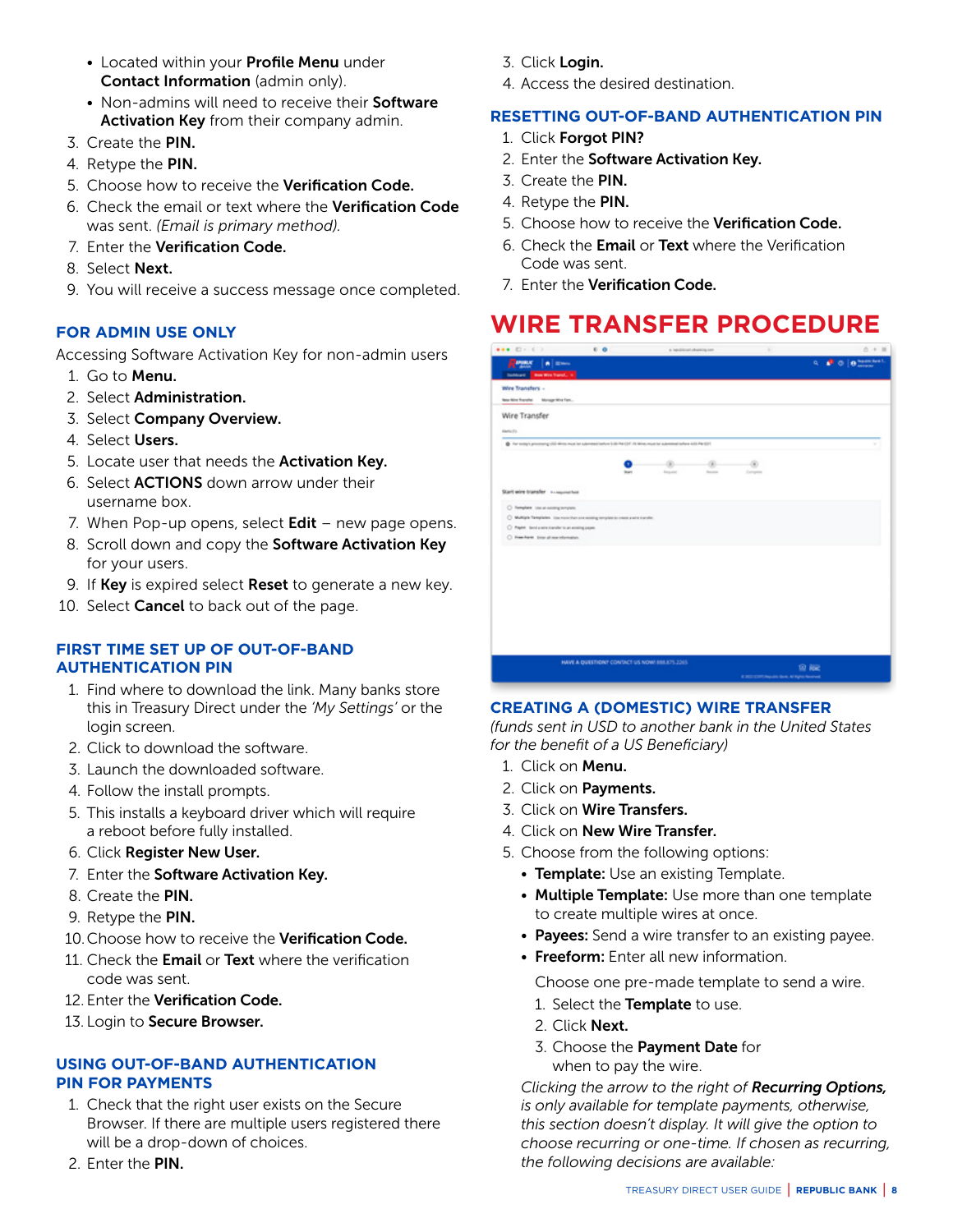#### Choose Frequency:

- Daily: Each business day Sunday-Saturday or specific days each week.
- Weekly: Choose which day each week.
- Bi-weekly: Choose which day every other week.
- Semi-monthly: Choose either specific numbered days (e.g. the  $5<sup>th</sup>$  and the  $14<sup>th</sup>$ ) or general days (e.g. the First Monday and the Third Tuesday).
- Monthly: Choose either a specific numbered day (e.g. the  $5<sup>th</sup>$ ) or a general day (e.g. the First Monday).
- Annually: Choose what day of the year.

# Choose Duration:

- Transaction Repeats Indefinitely.
- Transaction Repeats until End Date (then select an end date).
- Fixed Number of Transactions (Max: 999 Transfers) (then select the number of transactions.

Choose Start Date: Choose when the first payment should start, but it doesn't have to be the first actual payment, it must be created prior to the effective date. A first Transfer Date will display below the start date.

- a. Clicking the arrow to the right of **Notify Me** will review the notification options.
- b. Select mode and format preference of notification (none, email, email and text) (html, text, pdf, encrypted pdf).
- c. Click Save.
- d. Click Request Transfer.
- e. Review the transfer details for accuracy.
- f. Click Confirm.
- g. Enter the secure token code for Treasury Direct.
- h. Click Submit.
- i. Two alerts will pop up displaying the **Transfer Request** number, and the timestamp the request was accepted.

#### **MULTIPLE WIRE TEMPLATE PAYMENTS:**

*Choose to create many existing template payments at once.*

- 1. Click Next.
- 2. Select the Templates to pay.
- 3. Choose the Payment Date for when to pay each wire.
- 4. Clicking the arrow to the right of **Notify Me** will review the notification options.
- 5. Click Request Transfer.
- 6. Review the transfer details for accuracy.
- 7. Click Confirm.
- 8. Enter the secure token for Treasury Direct.
- 9. Click Submit.
- 10. A transfer acceptance will display confirming it has been requested and what the timestamp is. Each wire will also display with the separate wire ids.

# **PAYEE:**

*Select a payee already added to send a wire.*

- 1. Select a payee from the list.
- 2. Click Next.
- 3. Fill out the Account Information:
	- Debit Account: This is the account from which the funds will be withdrawn to fund the wire.
	- Originator Name: This field is defaulted based on Debit Account.
	- Originator Address: This field is defaulted with the address assigned to the business.
- 4. Fill out Payment Information:
	- Payment Date: Will default to current business day. If after Republic Bank predetermined cut off times it will default to the next business day. You may also future date the payments up to 14 business days.
	- Payment Currency: Defaults to USD, FX currencies only show if company/user has entitlements.
	- Amount: if this is an FX wire you will have the choice of specifying if the amount is debit in USD or payment amount in the FX currency.
	- Purpose of Payment: A small message describing the payment at a maximum of 16 characters.
	- Additional Information: Four fields where other information about the wire can be added and can accommodate up to 35 characters per field.
- 5. Clicking the arrow to the right of **Notify Me** will review the notification options.
- 6. Once completed, the user will click **Request Transfer.**
- 7. After reviewing the transfer for accuracy, the user will click **Confirm.** If the user wishes to make an edit, there is an Edit button to the left of confirm.
- 8. The user will enter their secure token and click Submit.
- 9. Once finished processing 2 alerts will pop up, one with the transfer request number beginning with DWR, and the other with the timestamp the request was completed.

# **FREE-FORM:**

*Send a wire to a payee that is not in the list of payees.*

- 1. Click Next.
- 2. Fill out the Account Information:
	- Debit Account: This is the account from which the funds will be withdrawn to fund the wire.
	- Originator Name: This field is defaulted based on the Debit Account chosen.
	- Originator Address: This field is defaulted with the address assigned to the business.
	- Save as Repetitive Template: This gives the user the choice to save the wire transfer as a template.
- 3. Fill out the **Beneficiary Information.** This is the payee details. Refer to Adding Payees for more instruction for these fields.
- 4. At the bottom of the **Beneficiary Information** section the option to Save as Payee is available.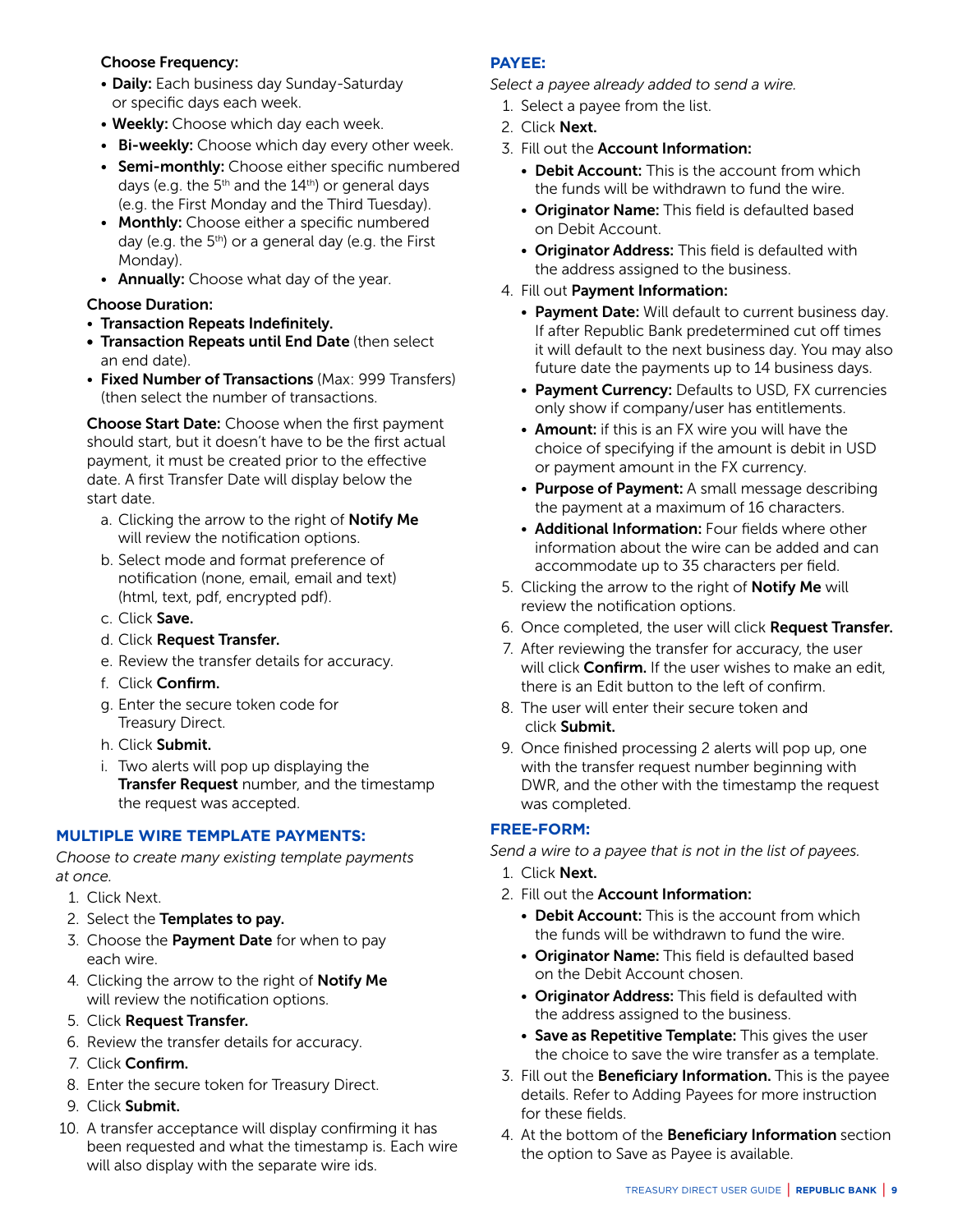- <span id="page-9-0"></span>5. Fill out Payment Information:
	- Payment Date: Will default to current business day. If after Republic Bank predetermined cut off times it will default to the next business day. You may also future date the payments up to 14 business days.
	- Payment Currency: Defaults to USD, FX currencies only show if company/user has entitlements.
	- Amount: if this is an FX wire you will have the choice of specifying if the amount is debit in USD or payment amount in the FX currency.
	- Purpose of Payment: A small message describing the payment at a maximum of 16 characters.
	- Additional Information: Four fields where other information about the wire can be added and can accommodate up to 35 characters per field.
- 6. Clicking the arrow to the right of Notify Me will review the notification options.
- 7. Once completed, the user will click Request Transfer.
- 8. After reviewing the transfer for accuracy, the user will click Confirm. If the user wishes to edit instead there is an Edit button to the left of confirm.
- 9. The user will enter their secure token and click Submit.
- 10. Once finished processing 2 alerts will pop up, one with the transfer request number beginning with DWR, and the other with the timestamp the request was completed.

#### **CREATING AN FX-INTERNATIONAL WIRE TRANSFER**

Complete FX Instructions are located in Treasury Direct under the File Vault for your convenience.

#### **EDITING A WIRE TRANSFER**

- 1. Click on Menu.
- 2. Click on Payments.
- 3. Click on Payment Activity.
- 4. Click on Future.
- 5. On the calendar, Click the Wire transaction Number in question.
- 6. At the bottom below the calendar, Click Edit next to the payment.
- 7. Modify the date, recurring options, or notifications as needed.
- 8. Click Save.
- 9. Enter the Secure Token Code.
- 10. Click Submit.
- 11. Alert will display at the top showing change was made successfully.

#### **CANCELING A WIRE TRANSFER**

- 1. Click on Menu.
- 2. Click on **Payments.**
- 3. Click on Payment Activity.
- 4. Click on Future.
- 5. Click on the calendar the Wire Transaction

#### Number in question.

- 6. At the bottom below the calendar, Click the drop-down icon next to the Edit button next to the payment.
- 7. Click Cancel.
- 8. Click Yes.
- 9. An Alert will display showing the payment has been canceled.

# **PASSWORD RESET PROCEDURE**

- 1. Locate the customer in Treasury Direct.
- 2. If the user is locked out a red exclamation mark next to their actions will indicate so.
- 3. The following actions can be completed:
	- User does self-password reset online. Follow the login process and when reaching the password entry, click Forgot Password.
		- a. Choose how a temporary password can be sent.
		- b. Click Next.
		- c. A temporary password will be sent by the method the customer chose.
		- d. Once the temporary password arrives the customer will have to enter it.
		- e. Enter a new password.
		- f. Confirm Password by entering it again.
		- g. Click Change Password.
		- h. If successful, an alert will say password has been successfully reset.
		- i. The customer will need to login.
	- Agent initiates password reset.
		- a. Click Actions.
		- b. Click Password.
		- c. Choose how a temporary password can be sent.
		- d. Click Submit.
		- e. A temporary password will be sent by the method chosen.
		- f. Once the temporary password arrives the customer will have to login with the temporary password.
		- g. Enter a new password.
		- h. Confirm Password by entering it again.
		- i. Click Change Password.
	- Customer expresses trouble with receiving the temporary password.
		- a. Follow the Agent initiates password reset.
		- b. Instead of the customer waiting for a temporary password, access the Actions for the customer.
		- c. Click Resend.
		- d. Click View Item.
		- e. The email or text sent to the customer will show the message with the temporary password.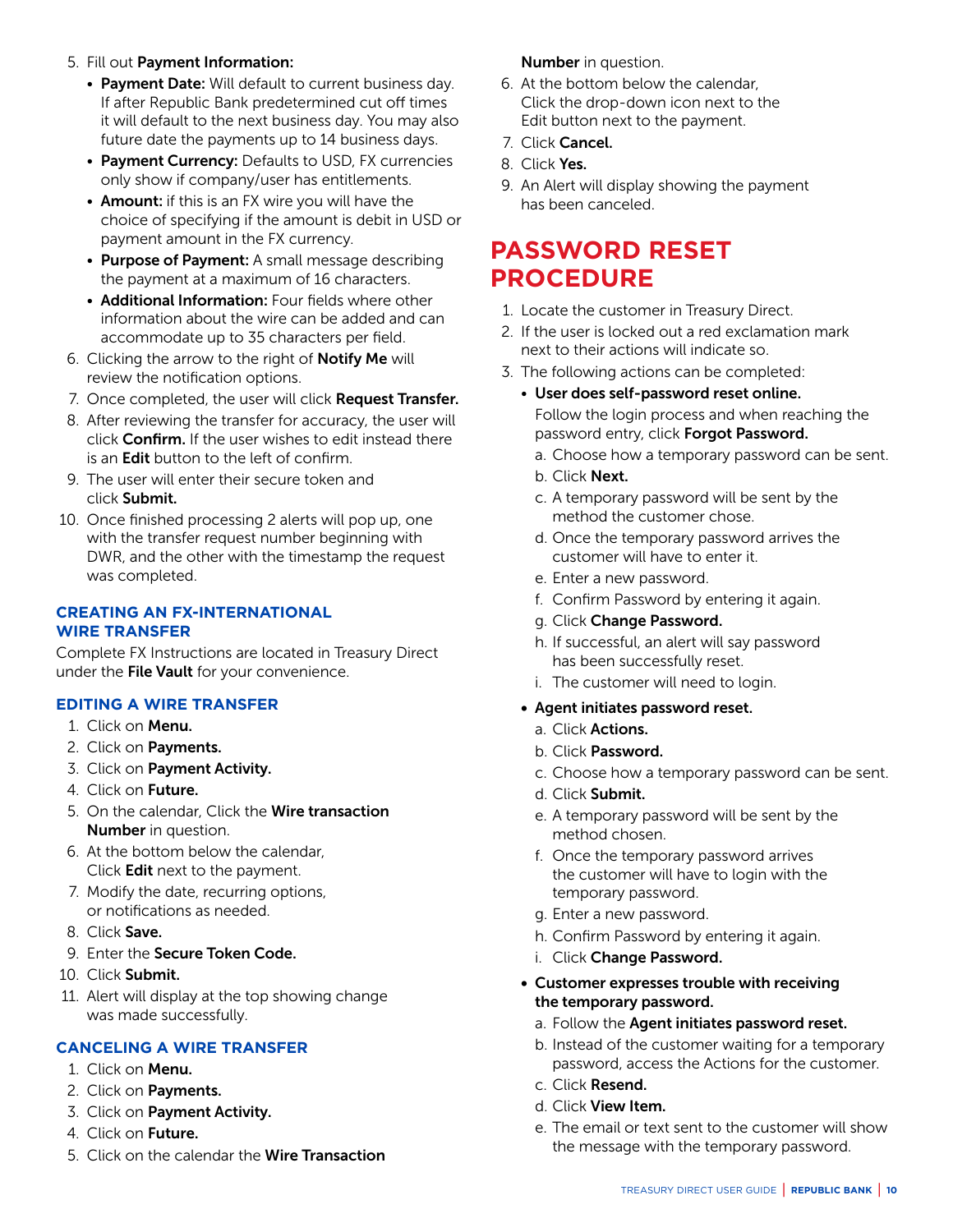<span id="page-10-0"></span> f. Provide this password to the customer to enter when they login at step 6.

# **ACCOUNT TRANSFERS PROCEDURE**

|                                                                                                                      | 00                                             | a republicant character con-                   |                                            | $0 + 11$                                                                                                                                                                                                                                                                                                                                                                                                                                                                             |
|----------------------------------------------------------------------------------------------------------------------|------------------------------------------------|------------------------------------------------|--------------------------------------------|--------------------------------------------------------------------------------------------------------------------------------------------------------------------------------------------------------------------------------------------------------------------------------------------------------------------------------------------------------------------------------------------------------------------------------------------------------------------------------------|
| Report<br>A Black                                                                                                    |                                                |                                                |                                            | $\sigma = \mathbf{e}_1 \cdot \mathbf{e}_2 \cdot \mathbf{e}_3 \cdot \mathbf{e}_4 \cdot \mathbf{e}_5 \cdot \mathbf{e}_6 \cdot \mathbf{e}_7 \cdot \mathbf{e}_8 \cdot \mathbf{e}_9 \cdot \mathbf{e}_1 \cdot \mathbf{e}_2 \cdot \mathbf{e}_5 \cdot \mathbf{e}_6 \cdot \mathbf{e}_7 \cdot \mathbf{e}_8 \cdot \mathbf{e}_8 \cdot \mathbf{e}_9 \cdot \mathbf{e}_9 \cdot \mathbf{e}_9 \cdot \mathbf{e}_9 \cdot \mathbf{e}_9 \cdot \mathbf{e}_9 \cdot \mathbf{e}_9 \cdot \mathbf{e}_9 \cdot \$ |
| <b>Duchlard Ballmark Transfer +</b>                                                                                  |                                                |                                                |                                            |                                                                                                                                                                                                                                                                                                                                                                                                                                                                                      |
| Account Transfer -                                                                                                   |                                                |                                                |                                            |                                                                                                                                                                                                                                                                                                                                                                                                                                                                                      |
| Alaska (TL)                                                                                                          |                                                |                                                |                                            |                                                                                                                                                                                                                                                                                                                                                                                                                                                                                      |
| The custoff lance for incounts Transfers to 11.00.794 EDT, 46 current slay processing must be complete by this time. |                                                |                                                |                                            | ×                                                                                                                                                                                                                                                                                                                                                                                                                                                                                    |
|                                                                                                                      |                                                |                                                |                                            |                                                                                                                                                                                                                                                                                                                                                                                                                                                                                      |
|                                                                                                                      |                                                | ۰<br>×<br><b>Service</b><br>Complete<br>Resume |                                            |                                                                                                                                                                                                                                                                                                                                                                                                                                                                                      |
|                                                                                                                      |                                                |                                                |                                            |                                                                                                                                                                                                                                                                                                                                                                                                                                                                                      |
| Select Accounts - na superatives                                                                                     |                                                |                                                |                                            |                                                                                                                                                                                                                                                                                                                                                                                                                                                                                      |
| Frem Armore                                                                                                          |                                                | Armore                                         |                                            |                                                                                                                                                                                                                                                                                                                                                                                                                                                                                      |
| . ISBN 0047078-0408-040040-9074-9074                                                                                 | ×.<br>$-0.1$                                   | 100326                                         |                                            |                                                                                                                                                                                                                                                                                                                                                                                                                                                                                      |
| - Add Account                                                                                                        |                                                |                                                |                                            |                                                                                                                                                                                                                                                                                                                                                                                                                                                                                      |
|                                                                                                                      |                                                |                                                |                                            |                                                                                                                                                                                                                                                                                                                                                                                                                                                                                      |
| Technism                                                                                                             |                                                | Armore<br><b>Billiannia</b>                    |                                            |                                                                                                                                                                                                                                                                                                                                                                                                                                                                                      |
| . METTI GOLFSTONIA BANSE DEDING ETAMINA S.                                                                           | $-11$                                          |                                                |                                            |                                                                                                                                                                                                                                                                                                                                                                                                                                                                                      |
|                                                                                                                      |                                                |                                                |                                            |                                                                                                                                                                                                                                                                                                                                                                                                                                                                                      |
| + Add Account                                                                                                        |                                                |                                                |                                            |                                                                                                                                                                                                                                                                                                                                                                                                                                                                                      |
| Transfer Details                                                                                                     |                                                |                                                |                                            |                                                                                                                                                                                                                                                                                                                                                                                                                                                                                      |
| Transfer Euro                                                                                                        |                                                |                                                |                                            |                                                                                                                                                                                                                                                                                                                                                                                                                                                                                      |
| · avenue in                                                                                                          |                                                |                                                |                                            |                                                                                                                                                                                                                                                                                                                                                                                                                                                                                      |
| 2 Recurring Explore 1                                                                                                |                                                |                                                |                                            |                                                                                                                                                                                                                                                                                                                                                                                                                                                                                      |
| 2 North Ma 1                                                                                                         |                                                |                                                |                                            |                                                                                                                                                                                                                                                                                                                                                                                                                                                                                      |
|                                                                                                                      |                                                |                                                |                                            |                                                                                                                                                                                                                                                                                                                                                                                                                                                                                      |
|                                                                                                                      |                                                |                                                |                                            | <b>Anguest Fornite</b><br>ic Amer                                                                                                                                                                                                                                                                                                                                                                                                                                                    |
|                                                                                                                      | HAVE A QUESTION? CONTACT US NOW! 888.875.2265. |                                                |                                            | <b>92 ASC</b>                                                                                                                                                                                                                                                                                                                                                                                                                                                                        |
|                                                                                                                      |                                                |                                                | 4.302 (238) Results Seni, Al Reno Reserved |                                                                                                                                                                                                                                                                                                                                                                                                                                                                                      |

# **CREATING AN ACCOUNT TRANSFER**

- 1. Click on Menu.
- 2. Click on Payments.
- 3. Click on Account Transfer.
- 4. Select the From Account.
- 5. Choose how much to send in the **Amount** field.
- 6. Select the To Account.
- 7. Add an optional **Memo** for a reason for the transfer.
- 8. Multiple From Accounts or multiple To Accounts can be added. If multiple To Accounts are added then the amounts are chosen for how much goes to each account instead how much comes out of the one account.
- 9. Select the Transfer Date.
- 10. Clicking the arrow to the right of Recurring options, is only available for payments, otherwise, this section doesn't display. It will give the option to choose recurring or one time. If chosen as recurring the following decisions are available:
	- Choose Frequency:
		- a. Daily: Choose from every day or specific days each week.
		- b. Weekly: Choose which day each week.
		- c. Bi-weekly: Choose which day every other week.
		- d. Semi-monthly: Choose either specific numbered days (e.g. the  $5<sup>th</sup>$  and the  $14<sup>th</sup>$ ) or general days (e.g. the First Monday and the Third Tuesday).
- e. Monthly: Choose either a specific numbered day (e.g. the  $5<sup>th</sup>$ ) or a general day (e.g. the First Monday).
- f. Annually: Choose what day of the year.
- Choose Duration:
	- a. Transaction Repeats Indefinitely.
	- b. Transaction Repeats until End Date (then select an end date).
	- c. Fixed Number of Transactions (Max: 999 Transfers) (then select the number of transactions).
- Chose Start Date: Choose when the first payment should start, but it doesn't have to be the first payment date exactly just has to be before it. A first Transfer Date will display below the start date.
- 11. Clicking the arrow to the right of **Notify Me**, will open the Notification Options to choose how to be notified about various activity with this batch.
	- If no notification for a particular Status Type, change the Mode of Notification to None.
	- The Encrypted PDF does require the user to enter their encrypted password to access the document. This is located under MY PROFILE in the left hand column.
- 12. Click Request Transfer.
- 13. Review the transfer for accuracy.
- 14. Click Confirm.
- 15. Two alerts will display with one having the request transaction number beginning with ATR for Account Transfers and the other providing the timestamp the request was accepted.

#### **EDITING AN ACCOUNT TRANSFER**

- 1. Click on Menu.
- 2. Click on Payments.
- 3. Click on Payment Activity.
- 4. Click on Future.
- 5. Find and click the Account Transfer Request Number to edit. The transfer will display below the calendar.
- 6. Click Edit.
- 7. Editing the Account Transfer is just like creating a new one. All details can be changed.
- 8. Click Request Transfer to update with changes.

#### **CANCELLING AN ACCOUNT TRANSFER**

- 1. Click on Menu.
- 2. Click on Payments.
- 3. Click on Payment Activity.
- 4. Click on Future.
- 5. Find and click the Account Transfer Request Number to cancel. The transfer will display below the calendar.
- 6. Click down arrow to the right of Edit.
- 7. Click X Cancel.
- 8. Confirm the cancellation by clicking Yes.
- 9. An alert will display saying the payment has been canceled.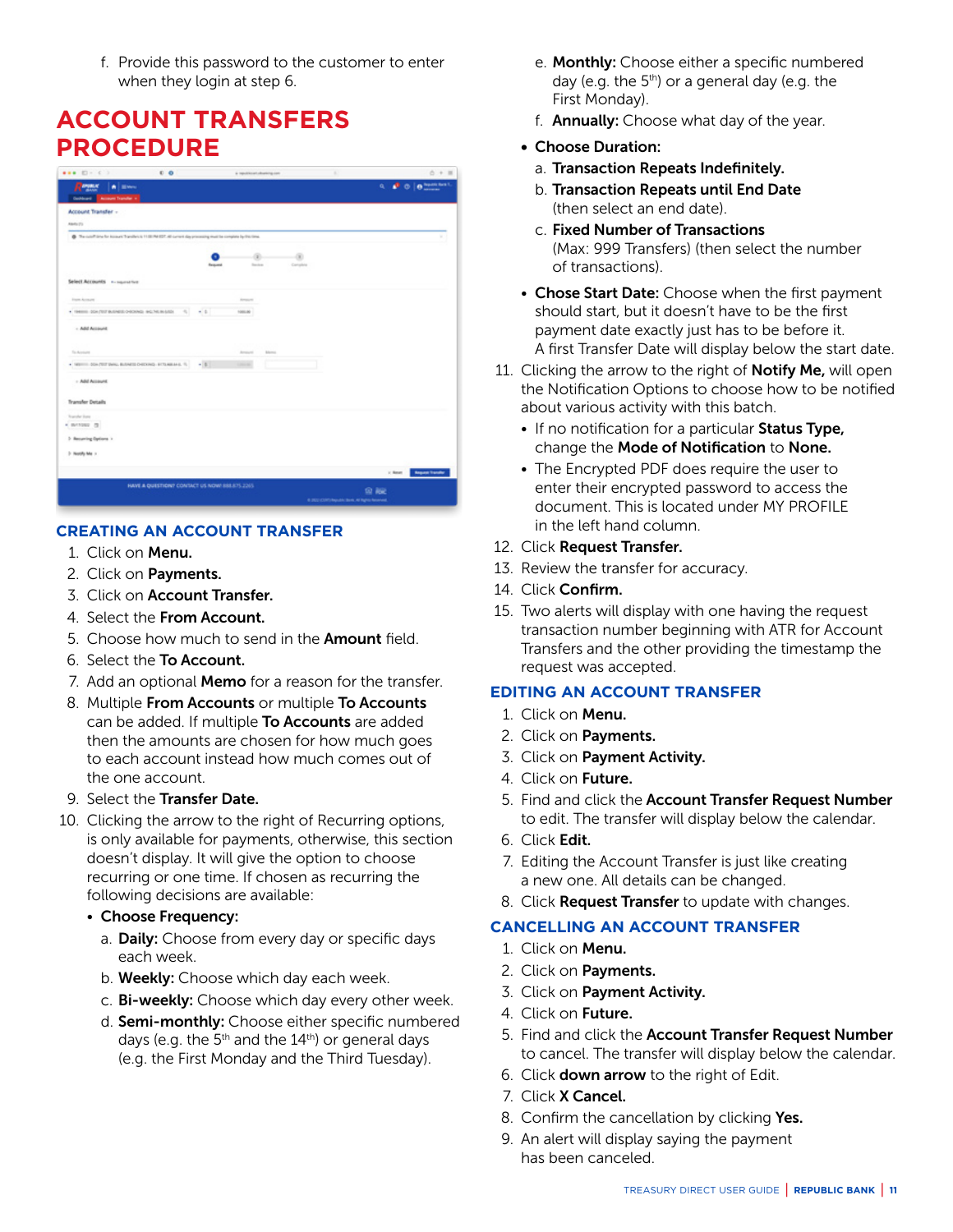# <span id="page-11-0"></span>**ACH BATCH PROCEDURE**

|                                                                                        | 0 <sub>0</sub>                               | a resulting close in  |                     | a)                                                |    | $0 + 11$                  |
|----------------------------------------------------------------------------------------|----------------------------------------------|-----------------------|---------------------|---------------------------------------------------|----|---------------------------|
| $R =$<br>A Breve<br><b>Golden Beartrich 1</b>                                          |                                              |                       |                     |                                                   |    | <b>4. P. O. D. MARKET</b> |
| ACH Payments -<br>New W/H Batch A/CH Batch Temple                                      |                                              |                       |                     |                                                   |    |                           |
| New ACH Batch                                                                          |                                              |                       |                     |                                                   |    |                           |
|                                                                                        | <b>Bart</b>                                  | a.<br><b>Formator</b> | ×<br><b>Ballion</b> | $\blacksquare$<br>Esmainte                        |    |                           |
| Start ACH payment.  expressed<br>C Template the at-seleing template.                   |                                              |                       |                     |                                                   |    |                           |
| St. Pree Form Drivt all new information.<br>ADI Director<br>* day design (7 US/66/789) | ×                                            |                       |                     |                                                   |    |                           |
| Debt-10 wd it<br>* Sektion<br>Belli Type                                               | ×                                            |                       |                     |                                                   |    |                           |
| Townstreams (7%)                                                                       | $\sim$                                       |                       |                     |                                                   |    |                           |
|                                                                                        |                                              |                       |                     |                                                   |    |                           |
|                                                                                        |                                              |                       |                     |                                                   |    |                           |
|                                                                                        |                                              |                       |                     |                                                   |    |                           |
|                                                                                        |                                              |                       |                     |                                                   |    | <b>New</b>                |
|                                                                                        | HAVE A QUESTION? CONTACT US NOW! BBL875.2265 |                       |                     | 6.2021 CORT/Republic Strint, All Eights Reserved. | 留版 |                           |

# **CREATING AN ACH BATCH:**

- 1. Click on Menu.
- 2. Click on Payments.
- 3. Click on ACH Payments.
- 4. Click on New ACH Batch.
- 5. Choose from the following:
	- Free-Form: Chooses Payees and information now starts with a blank batch.
	- Template: Your preseted with a selection of payees. Amounts may be included. Some users are limited to using batches.
	- Auto-Saved Drafts: If previously making a batch and left before submitting the batch, that batch will be saved here. The system auto-saves once every 20 seconds. Click Free Form Batch or Template Batch.
- 6. Choose the ACH Company from the drop-down. Each ACH Company has a defined Account to either Credit or Debit
- 7. Select whether the batch has **Debits** (Debits from a payee's account at another bank to the company's Republic Bank account) or **Credits** (Credit to a payee's account and a debit transaction posts to the company's Republic Bank account).
- 8. Select what **Batch Type** it is by choosing from SEC Codes.
- 9. Click Next.
- 10. Select the Payment Date. Will populate with the standard date (2 business days forward) and if wanted to pay earlier or in the future you can select calendar to view available dates.
- 11. If this is a repeated transaction, there is the option to save the batch as a template by checking Save as Template. When this is selected the customer must choose a name for the template.
- 12. If the user wants to have recipients see a title like description (only 20 characters) then enter **Company** Discretionary Data.
- 13. Enter Company Entry Description: description of the purpose of the payment in the batch (only 10 characters). Examples: PAYROLL, EMPBONUS, ASSOCDUES, TUITION

 To send a Pre-note for \$0.00 to validate a Receiver's account, this field must state "ACCTVERIFY." Once the pre-note period expires (three business days), this must be changed to the actual purpose of the payments in the batch, as stated directly above.

- 14. If payees are displayed with \$0 in the transaction amount, check the Exclude \$0.00/empty items during batch submission box. An example is a per diem employee who works zero hours during a pay period they would be excluded from the batch to the FED.
- 15. The next steps need to be repeated for each payee in the batch.
	- The user will need to add payees to the batch to create ACH transactions to submit. Is the user using existing payees or adding new payees? (both may happen in the same batch).
		- Existing Payees:
			- a. Search for the Payee in the Payee column by clicking on the field and begin typing the payee's name.
			- b. A drop-down selection will display with all payees matching the description. Select the correct payee from the list.
			- c. Continue to the next step.
		- New Payees:
			- a. Click Create New Payee on the right side of the page.
			- b. Fill out the Payee information like when adding a new payee.
			- c. Continue to the next step.
	- If multiple accounts are added for the payee select the account which the transaction should process.
	- If using a mixed batch select whether the transaction is a **Debit** on the recipient's account or a **Credit** to the recipient's account.
	- Enter the **Amount** of the payment.
	- If needed, Addenda can be added to provide payee additional information regarding how the payment should be applied.
	- Checking Send Remittance Email to Payee will create an email to the payee advising a payment is sent to them. This email message can be customized by adding additional text.
	- Press the "+" icon to the right to add new payees.
	- Once all are added, continue to the next step.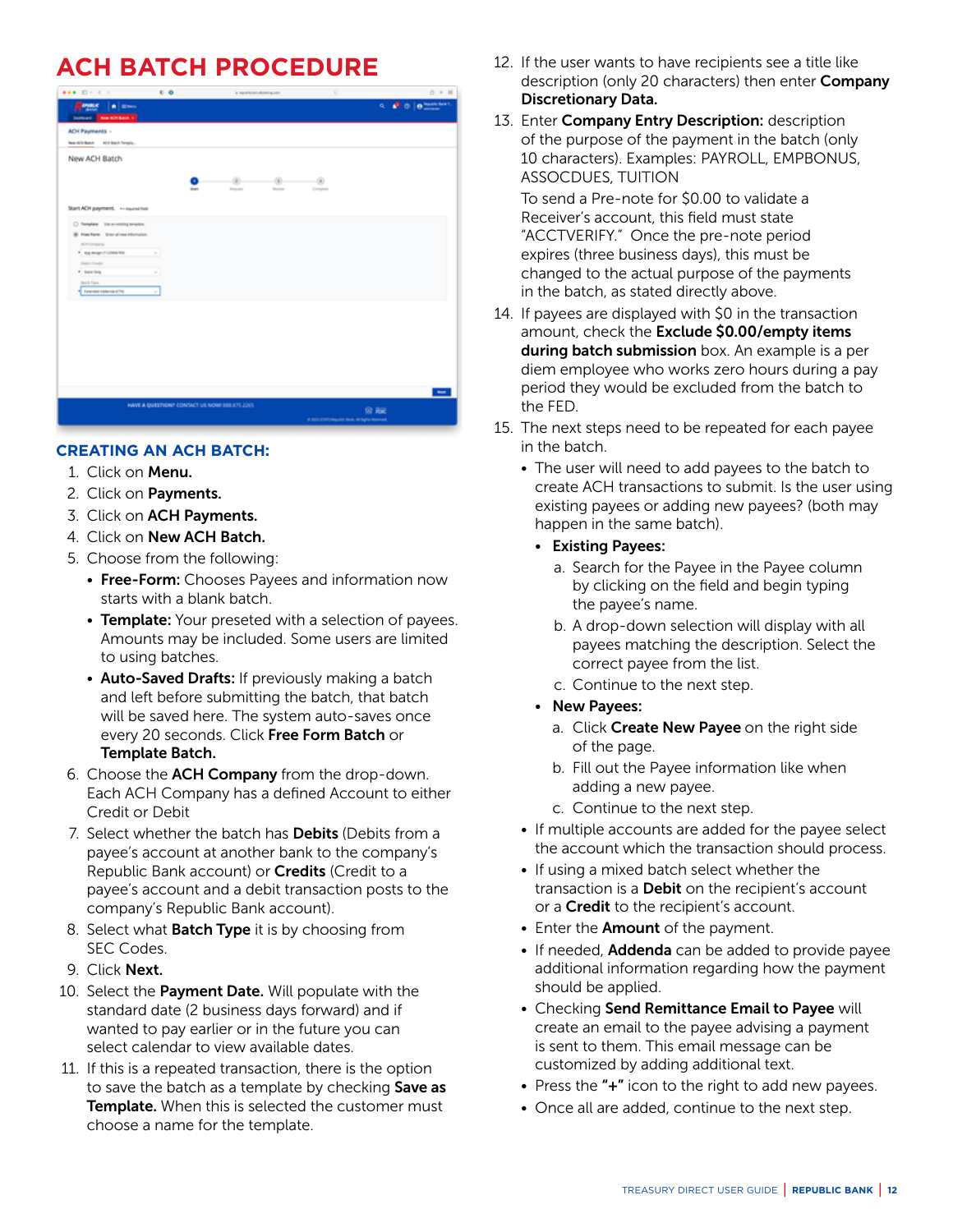- <span id="page-12-0"></span>16. Clicking the arrow to the right of Recurring Options, is only available for template payments, otherwise, this section doesn't display. It will give the option to choose recurring or one time. If chosen as recurring, the following decisions are available.
	- Choose Recurrence type:
		- a. Daily: Choose from every day or specific days each week.
		- b. Weekly: Choose which day each week.
		- c. Bi-weekly: Choose which day every other week.
		- d. **Semi-monthly:** Choose either specific numbered days (e.g. the  $5<sup>th</sup>$  and the  $14<sup>th</sup>$ ) or general days (e.g. the First Monday and the Third Tuesday).
		- e. Monthly: Choose either a specific numbered day (e.g. the  $5<sup>th</sup>$ ) or a general day (e.g. the First Monday).
		- f. Annually: Choose what day of the year.
	- Choose Duration:
		- a. Transaction Repeats Indefinitely.
		- b. Transaction Repeats until End Date (then select an end date), or Fixed Number of Transactions (Max: 999 Transfers) (then select the number of transactions).
	- Choose Start Date: Choose when the first payment should start, but it doesn't have to be the first payment date exactly just has to be before it. A first Transfer Date will display below the start date.

 Clicking the arrow to the right of Notify Me, will open the Notification Options to choose how to be notified about various activity with this batch.

- If no notification for a particular Status Type, change the Mode of Notification to None.
- Text is just unformatted text in the same format as if the content were pasted in a notepad.
- The Encrypted PDF does require the user to enter their encrypted password to access the document.

Click Request Batch to start submitting the batch.

 A new page will load to review the batch. The user can click Edit to make any changes or click Confirm to submit the batch.

The user will then have to re-enter their secure token.

 A transfer request transaction number will display in the Alert and will begin with ACH to indicate this is an ACH transaction.

# **EDITING AN ACH BATCH**

- 1. Click on Menu.
- 2. Click on **Payments.**
- 3. Click on Payment Activity.
- 4. Click on Future.
- 5. On the calendar, click the ACH Transaction Number in question.
- 6. The payment will display below the calendar.
- 7. Click Edit next to the payment.
- 8. The payment shows up as if being created. All fields can be edited here as they were originally being created, except the **Batch Type** and the ACH Company it is made from.
- 9. Once all changes are done, click Save Batch.

### **CANCELLING AN ACH BATCH**

- 1. Click on Menu.
- 2. Click on Payments.
- 3. Click on Payment Activity.
- 4. Click on Future.
- 5. Click on the calendar the **ACH Transaction** Number in question.
- 6. The payment will display below the calendar.
- 7. Click the drop-down button on the Edit button next to the payment.
- 8. Click Cancel.
- 9. Confirm cancellation by clicking Yes.
- 10. An Alert will display that the payment has been cancelled.

# **FILE MAPS FOR IMPORTS PROCEDURE**

| $111.00 \t{1} 1.000 \t{1}$                                   | $C$ O                                                                                                  | a restrictatularing con |                                               | $0 + 11$                                |
|--------------------------------------------------------------|--------------------------------------------------------------------------------------------------------|-------------------------|-----------------------------------------------|-----------------------------------------|
| Report<br>۸<br>Dollard ADI +                                 | <b>Blazes</b>                                                                                          |                         | ۹                                             | <b>Tepolit Seri T.</b><br>$\sigma$<br>a |
| File Import                                                  |                                                                                                        |                         |                                               |                                         |
| Account Transfers<br>ACH <sup>-</sup>                        | Wres                                                                                                   |                         |                                               |                                         |
|                                                              | Data Import for ACH Transaction Import                                                                 |                         |                                               |                                         |
| File Map Details                                             |                                                                                                        |                         |                                               |                                         |
| Flie Ritere                                                  |                                                                                                        |                         |                                               |                                         |
| No File Kinggare, Created                                    |                                                                                                        |                         |                                               |                                         |
| EDWIS ADA Frankfur Import                                    |                                                                                                        |                         |                                               |                                         |
| <b>SCODOLLACH Transfer strater</b><br>NATION ACTIVITY Import |                                                                                                        |                         |                                               |                                         |
|                                                              |                                                                                                        |                         |                                               |                                         |
| NACHA Import Preferences                                     |                                                                                                        |                         |                                               |                                         |
|                                                              | a digitalize (here are no often accounts small for the ADI Company                                     |                         |                                               |                                         |
| treated as a narrise transaction.                            | Also kaded for this ADA Dorquery do not require offerts, if there are offerts to the fits they will be |                         |                                               |                                         |
|                                                              | 3 dig design2 - Premiers no other accounts setup for this AD Company.                                  |                         |                                               |                                         |
|                                                              |                                                                                                        |                         |                                               |                                         |
|                                                              |                                                                                                        |                         |                                               |                                         |
|                                                              |                                                                                                        |                         |                                               |                                         |
|                                                              |                                                                                                        |                         |                                               |                                         |
|                                                              |                                                                                                        |                         |                                               |                                         |
|                                                              |                                                                                                        |                         |                                               |                                         |
|                                                              |                                                                                                        |                         |                                               | <b>Sea</b><br>Genet                     |
|                                                              | HAVE A QUESTION? CONTACT US NOW! 888.875.2265.                                                         |                         | 鱼脑                                            |                                         |
|                                                              |                                                                                                        |                         | 4.302 CIRT/Results: Seni. Al Eglis: Reserved. |                                         |

- 1.Click on Menu.
- 2. Click on File Transfers
- 3. Click File Import.
- 4. What is being imported?
	- Select **ACH** (Wire and Account Transfers are not available)
		- a. Click Create File Map.
		- b. Continue to the next step.
	- Payees or Templates: Click on Import Maintenance.
		- a. Select Payee import, ACH Batch Template Import, or Wire Template Import as appropriate
		- b. Click Add Import.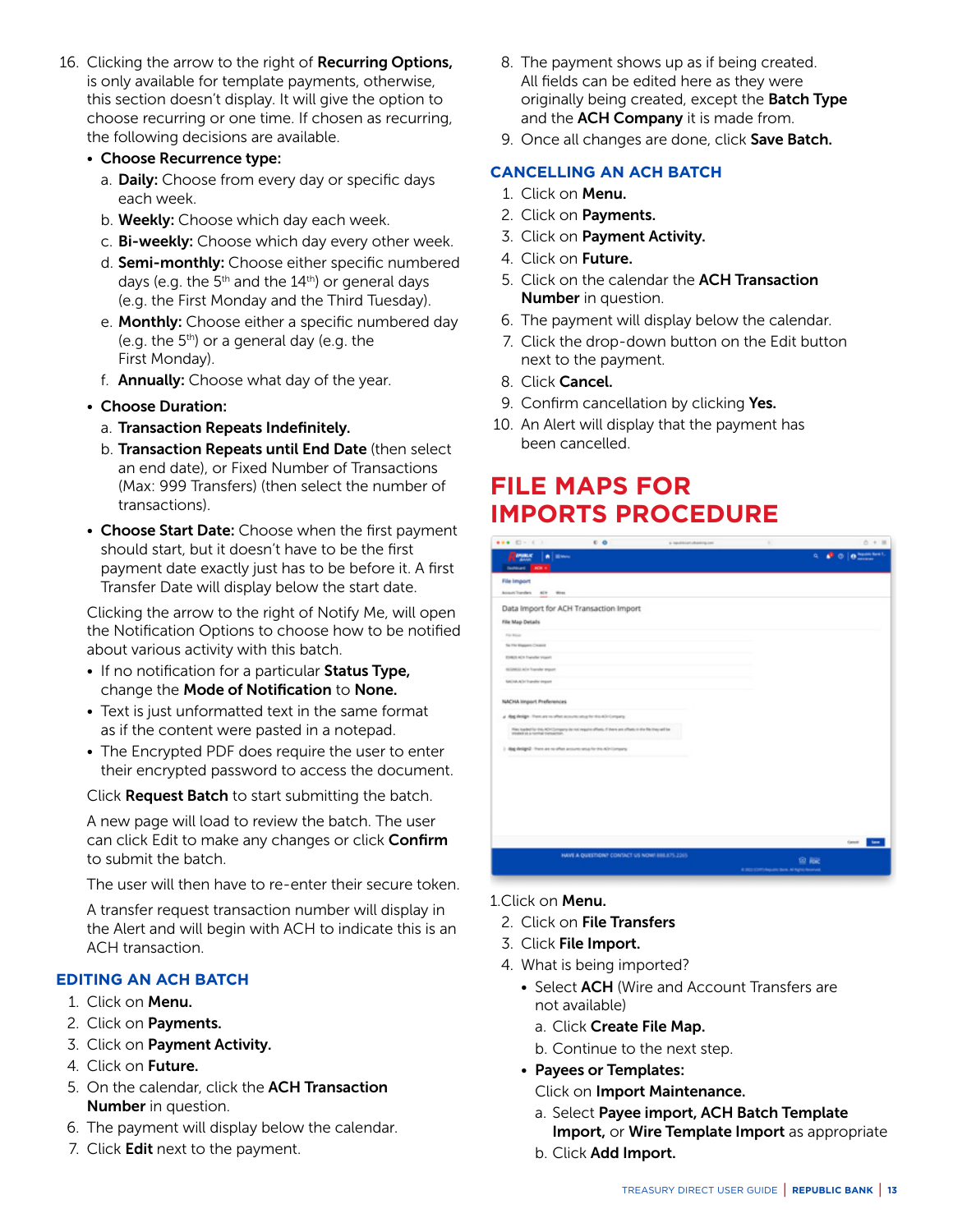- <span id="page-13-0"></span> c. Based on what is being imported make the correct selection:
	- Payee Import: Select what types of payments are being sent to the payees being added.
		- ACH Only
		- Wires Only
		- ACH and Wires
- d. Continue to the next step.
- 5. Name the file map by filling out Mapper Name.
- 6. Upload a Test File by clicking on Browse for file then once selected click Upload.
- 7. Choose what File Type. Then answer the next few questions based on the file type chosen:  *Delimited Text:* a text file to present data in columns
	- with a common separator usually a comma. a. What field delimiter is used in your file?:
	- What is the common separator? (usually a comma). b. Should blank lines be ignored? Yes or no up to user
	- they may need to go back and correct blank entries.
	- c. Does your file contain headers or footers? Is there information that is not data related to the file being imported or is consistent throughout all entries. If yes continue to the rest of the questions. If not continue to the next step.

# **CLONING A USER, COPYING SERVICES, AND COPYING PAYMENTS PROCEDURE**

|                                                                                                                                          | Payments<br>farvion.                                                                                            |                                                                                                                                                                              |                             |                                                        |                                                          |                                 |                                              |
|------------------------------------------------------------------------------------------------------------------------------------------|-----------------------------------------------------------------------------------------------------------------|------------------------------------------------------------------------------------------------------------------------------------------------------------------------------|-----------------------------|--------------------------------------------------------|----------------------------------------------------------|---------------------------------|----------------------------------------------|
| Users 11                                                                                                                                 |                                                                                                                 | ADI Payments                                                                                                                                                                 |                             | <b>Ausum Transfers</b>                                 | Wire Franchers                                           | <b>Step Fayments</b>            | SOS Machael<br>Gastum                        |
| # Kathleen Start<br>ADMINISTRATOR<br>We perform contact.<br>$\mathbb{G}^{\cdot\cdot\cdot}$<br><b>IS NOVALE</b><br><b>STAY 31 HW O.K.</b> | Company Almount<br><b>Rimson any attraced</b><br>Enant per account<br>Default Upper Links<br>Default Lower Link | Sig deeps 15 more 1<br>Could BRANDARD 200.00<br>Call 1<br>$\sim$<br>$\frac{1}{2} \left( \frac{1}{2} \right) \left( \frac{1}{2} \right) \left( \frac{1}{2} \right)$<br>٠<br>٠ | WAS MILTIN FOX 28<br>٠<br>٠ | \$50,000,000,000,000.0<br>100,000,000,000,000<br>tanta | 87,501,001.00<br>\$7.800,000.00<br><b>BUSINESSMANING</b> | $\sim$<br>$\sim$<br>٠<br>÷<br>٠ | \$15,000,000,000.00<br>٠<br>÷<br>$\sim$<br>٠ |
| Artists -                                                                                                                                |                                                                                                                 |                                                                                                                                                                              |                             | $\rho$ mm                                              | $\sigma$ mm                                              | J'ME                            |                                              |
| 2. Geomete Paulie (G.<br>ADMINISTRATOR                                                                                                   | Congoria Amount                                                                                                 | Aug Analys - + 5 more 1<br>Crack \$99,000,000,000.00 Color \$90,995,995,995 PE                                                                                               |                             | MRL 953, 955, 956, 935-2                               | 97,500,000.00                                            | $\sim$                          | <b>BYLINK RILRICH DD</b>                     |
| 7 Box Paul (distance)<br>ATAMACOMPTER                                                                                                    | Company Resource                                                                                                | Any decipt 4.5 more 1<br>CASE BRUNNINGHOUS DAVI. BRUNNINGHOUS                                                                                                                |                             | <b>GRA 905-905-905-901-2</b>                           | \$7,500,000.00                                           | $\sim$                          | \$300,000,000,000,000                        |
| 2- Haut Donnta (Pau                                                                                                                      | Conquery Amount                                                                                                 | Aug Antign # 1 more 1<br>Could \$28,000,000,000.00 Column \$90,000,000.000.00                                                                                                |                             | 504, 505, \$55, 256, \$55.0                            | 87,503,505.00                                            | ÷                               | <b>BYA FOR FOX FOR DO</b>                    |
| 7 Sen sento pauto.                                                                                                                       | Company Amount                                                                                                  | days shortgay  . 9.75 month<br>Carter, Andrea Marchan, Carter, Andrea Marchan                                                                                                |                             | \$260, 900, 910, 910, 910, 8<br>٠                      | \$7,500,000.00                                           | $\sim$                          | \$300,000,000,000,000                        |

# **CLONE A USER**

- 1. Click on Menu.
- 2. Click on Administration.
- 3. Click Company Overview.
- 4. Select Users.
- 5. Find a user with services similar to the user that needs to be created.
- 6. Click the Arrow icon next to the user's name to expand the user.
- 7. Click Actions.
- 8. Choose Clone User.
- 9. The create user page displays and needs to be filled out. Many details are cloned.
	- User ID
	- First Name
	- Last Name
	- Enabled Date
	- Email Address
	- Encrypted Report Password
	- Enter password
	- Re-enter password
	- Security Questions
		- Default zip code is 00000
		- Default Mother's maiden name is <name>
		- Copy or do not copy service permissions from user (This is the general services).
		- Copy Account permissions from user (This is permissions which are account specific which accounts the user has access to).
- 10. Click Save.

# **COPY SERVICES**

- 1. Click on Menu.
- 2. Click on Administration.
- 3. Click Company Overview.
- 4. Select Users.
- 5. Find the user which needs services.
- 6. Click the Arrow icon next to the user's name to expand the user.
- 7. Click Actions.
- 8. Choose Copy Services.
- 9. In the From User ID field search for the user to mirror their services.
- 10. Click the user from the drop-down that will appear after a brief loading period.
- 11. If account permissions need to be copied like which accounts the user has access to, check the copy account permissions. You can copy Account Permissions. You can copy Secure Browser Permissions
- 12. Click **Save.**

# **COPY PAYMENTS**

- 1. Click on Menu.
- 2. Click on Administration.
- 3. Click Company Overview.
- 4. Select Users.
- 5. Find the user which needs payments.
- 6. Click the Arrow icon next to the user's name to expand the user.
- 7. Click Actions.
- 8. Choose Copy Payments.
- 9. In the From User ID field search for the user to mirror their payments.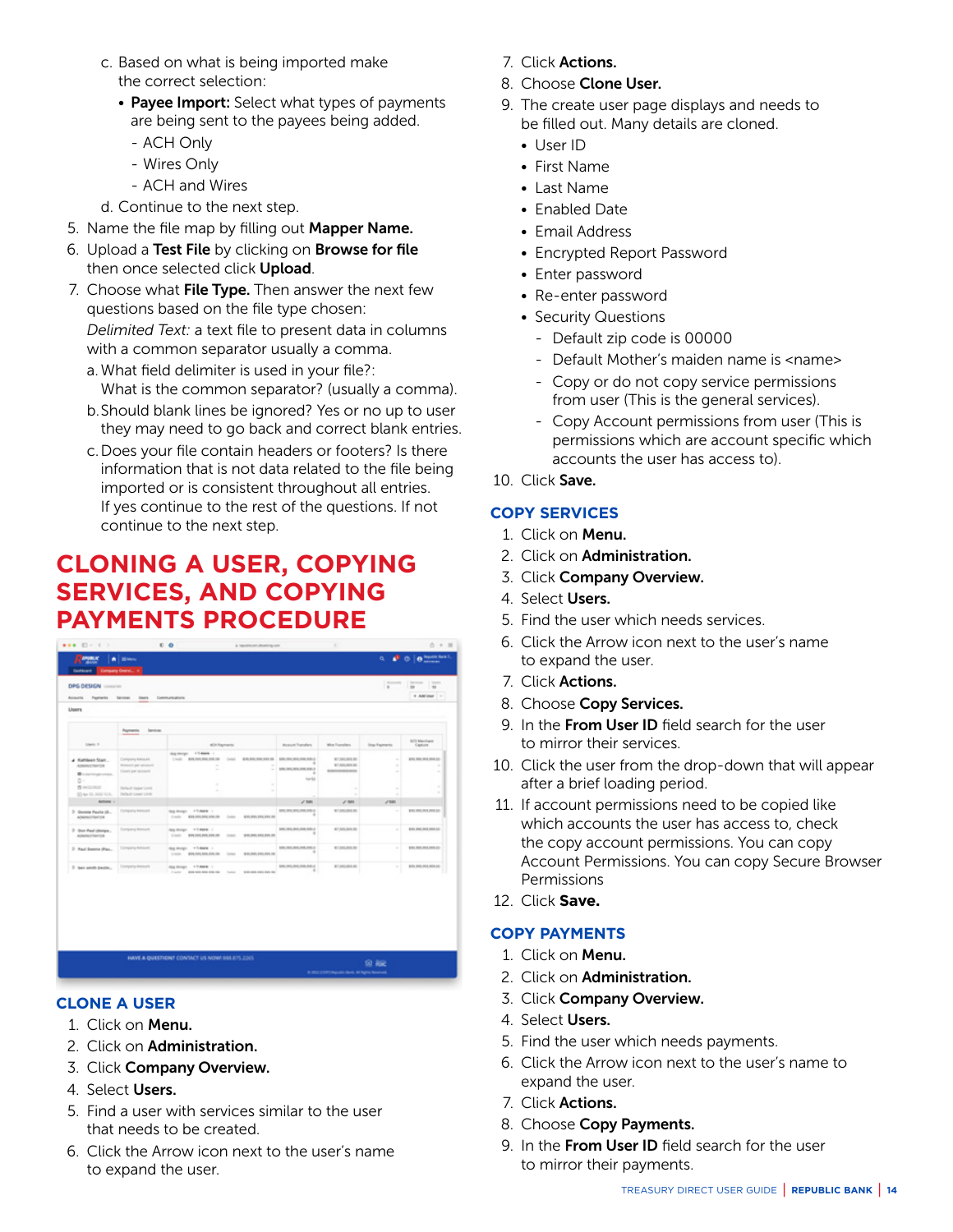- <span id="page-14-0"></span>10. Click the user from the drop-down that will appear after a brief loading period.
- 11. If account permissions need to be copied, like which accounts the user can use in payments, check the copy account permissions from [username].
- 12. Click Save.

#### **ADDITIONAL INFORMATION**

- Clone User: Creates a brand new user that requires the following settings to be chosen, but also many of the copied information should be changed to, like the First Name and Last Name field.
- Copy Payments: Copies over payment entitlements from a chosen user to the user the action is completed on.
- Copy Services: Copies over service entitlements from a chosen user to the user the action is completed on.

# **BILL PAY PROCEDURE**



#### **ADDING A BILL**

• Click Add a Bill on any page. The Quick Add a Company or Person to Pay page opens.

#### **ADDING A COMPANY**

To add a company to your list of bills, you can enter:

- The company's name, and we search our records to find the rest of the information we need to make payments.
- All the information we need to make payments: the company's name, address, phone number, and your account number.

If you have an account number, please be sure to enter it. Your account number is the most reliable means to ensure that the company can credit your payments properly.

#### To search for the company's address and phone number:

1. Click **Company**, and then click **Continue.** 

- 2. In Biller Name, type the name of the company you want to add to your list of bills.
- 3. Click Search. What happens next depends on the results of your search:
	- If we find a match for the name you entered, the Add Information for a Company page opens.
	- If we find more than one match for the name you entered, the **Select a Company** page opens. Select the company you want to add and click Continue.
	- If we don't find a company that matches the name you entered, the Add Additional Information page opens. Enter the address and phone number for the company you want to pay.
- 4. In **Nickname,** type a name that helps you readily identify the biller or the purpose of the bill.
- 5. In **Account Number,** type the account number exactly as it appears on your bill and retype it in Confirm Account Number.
- 6. If necessary, type the ZIP Code for the billing address in Biller ZIP Code.
- 7. Click Add Bill.

#### To enter all of the company's information:

- 1. Click **Company**, and then click **Continue.**
- 2. Click enter all the information for the bill. The Add a Company With an Account Number page opens.
- 3. In Biller Name, type the name of the company you want to pay.
- 4. In Nickname, type a name that helps you readily identify the biller or the purpose of the bill.
- 5. In Account Number, type the account number exactly as it appears on your bill, and retype it in Confirm Account Number.
- 6. In Biller Address 1, type the first line of the address where you send the payments for the bill. This may appear as the billing or remittance address on your statement.
- 7. To direct the payment to a specific person or department, type the information in **Biller Address 2.**  Be sure to precede the information with either ATTN or C/O.
- 8. In **Biller City/State,** type the city name and select the state for the billing address.
- 9. In Biller ZIP Code, type the ZIP Code for the billing address.
- 10. In Biller Phone Number, type the phone number to contact regarding billing questions.
- 11 Click Add Bill.

#### **ADDING A PERSON TO PAY**

To add a person to your list of bills, you can enter all the information we need to make payments: the person's name, address, and phone number.

#### To enter all of the person's information:

1. Click Person, and then click **Continue.**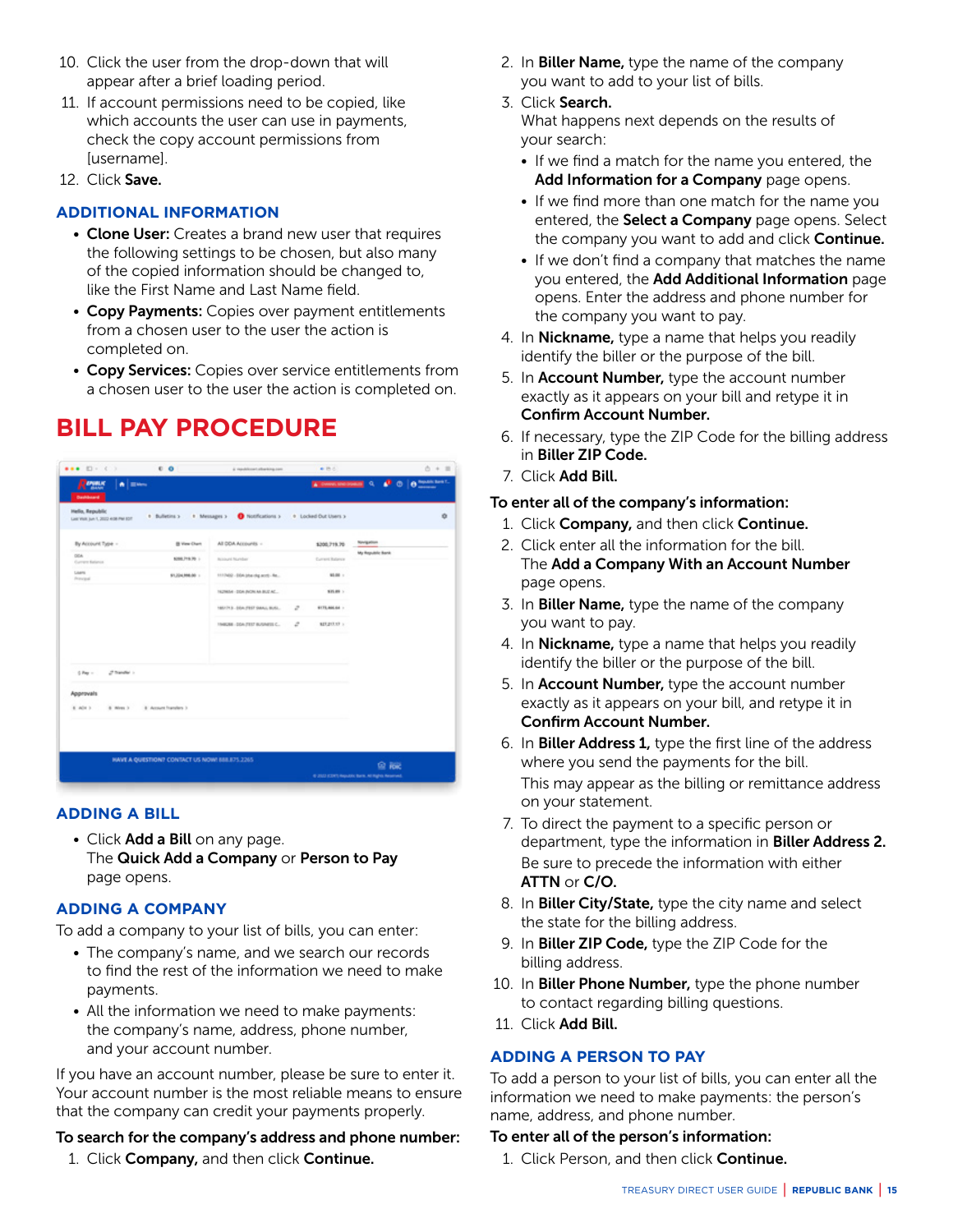#### The **Add a Person to Pay** page opens.

- 2. In First and Last Name, type the name of the person you want to pay.
- 3. In **Nickname**, type a name that helps you readily identify the person or the purpose of the bill.
- 4. In **Address 1,** type the first line of the person's address.
- 5. To direct the payment to a specific person or department, type the information in **Address 2.**  Be sure to precede the information with either ATTN or C/O.
- 6. In City/State, type the city name and select the state for the billing address.
- 7. In ZIP Code, type the ZIP Code for the billing address.
- 8. In Phone Number, type the phone number for the person you want to pay.
- 9. Click Add Bill.

# **PAYING BILLS**

You can pay one or more of the bills listed in the Pay Bills section.

# To go to the Pay Bills section:

- 1. Click Payment Center on any page. The Payment Center opens.
- 2. Go to the Pay Bills section.

# To pay bills:

- 1. In Pay From, select the account from which to withdraw funds for the payments. To make this account the default selection, select Make Preferred Account.
- 2. Find the bill you want to pay.
- 3. In **Amount**, type the amount you want to pay.
- 4. In Pay Date, enter the date you want us to deliver the payment to the biller.
- 5. Repeat the previous steps for each bill you want to pay.
- 6. Click Make Payments. Your payment information appears on the Review Payments page.

# To review and confirm your payments:

- 1. Review the payment information. The Review Payments page shows the total amount for all payments you just made.
- 2. If the **Memo** box appears, you can type additional information to send with the payment (up to 34 characters).

 The memo is printed on the check that Business Bill Pay sends to the biller. The Memo box only appears if Business Bill Pay sends the payment by check.

3. In Check No., type a reference number for this payment. If you don't type a number, Business Bill Pay assigns one.

 The check number is printed on the check we send to the biller. If we send an electronic payment, the check number is replaced by a transaction number.

# 4. Click Submit Payments.

 The Payment Confirmation page displays the confirmation numbers automatically assigned to each of the payments.

- 5. Click **Note** to add descriptive information to keep on file with the payment (up to 256 characters). You can add a note to any payment in Business Bill Pay. The note isn't sent with the payment.
- 6. Click Print to print the payment confirmation.
- 7. Click Finished. The Payment Center opens.

# To go to the Pending Payments section:

- 1. Click Payment Center on any page. The Payment Center opens.
- 2. Go to the Pending Payments section.

# To change a payment:

1. Click Change next to the payment you want to change.

The Change Payment page opens.

- 2. Enter the changes you want to make.
- 3. Click Save Changes. A message informs you that your changes have been made.
- 4. Click Finished to return to the Payment Center.

### To cancel a payment:

1. Click **Cancel** next to the payment you want to cancel.

The **Cancel Payment** page opens.

2. Click Cancel Payment.

 A message informs you that your payment has been canceled.

3. Click Finished to return to the Payment Center.

# To change the biller information:

- 1. In Biller Name, select the bill you want to change.
- 2. In the What would you like to do? section, click Update Biller Information. The biller information appears below the update option.
- 3. Enter the changes you want to make.
- 4. If you want to apply the changes to pending payments, click the box Apply Changes to Pending Payments.
- 5. Click Save Changes.

 The biller information is changed, and the page clears so that you can select another bill.

# To delete a biller:

- 1. In Biller Name, select the biller you want to delete.
- 2. In the "What would you like to do?" section, click Delete This Biller.

A confirmation message appears.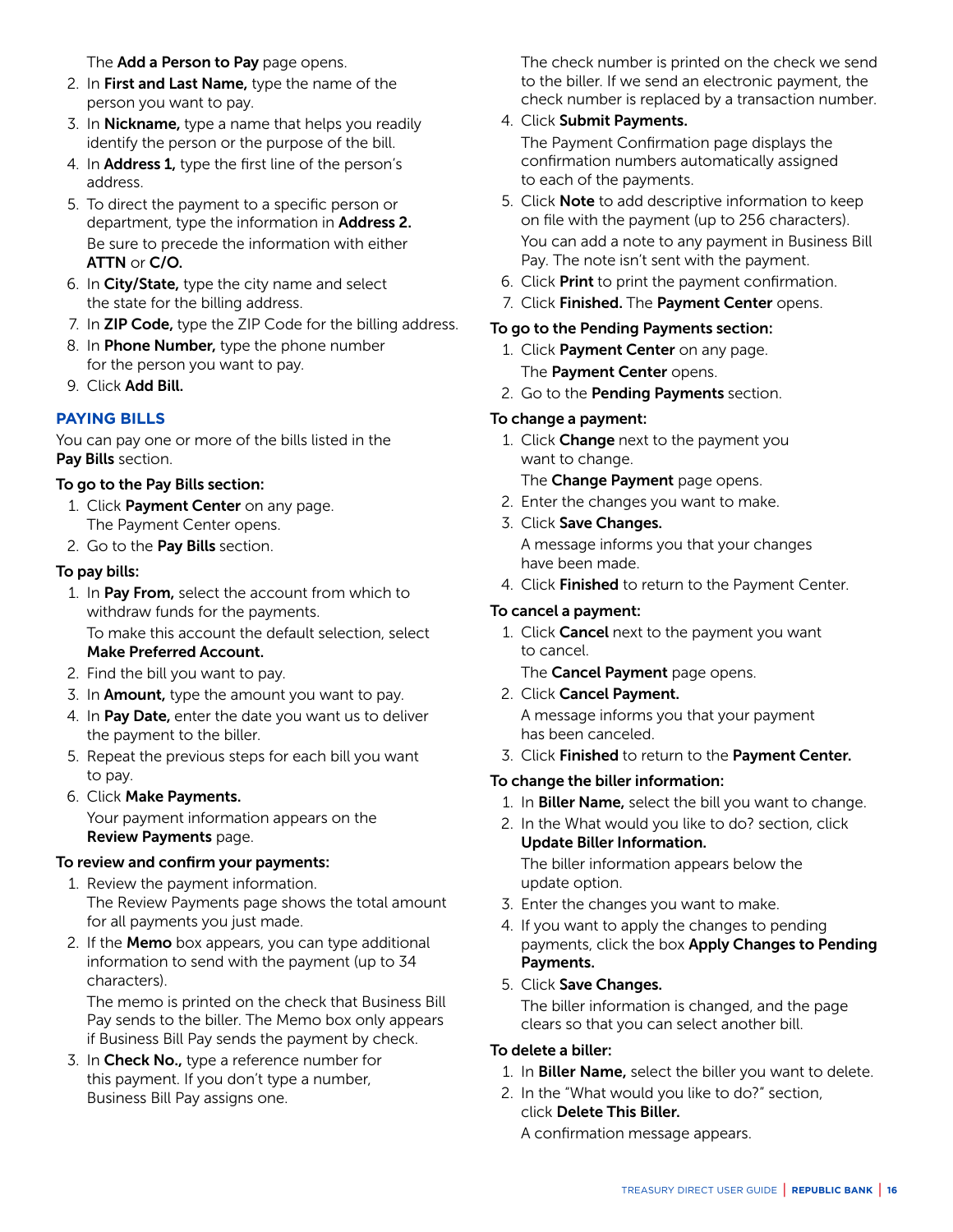<span id="page-16-0"></span>3. Click OK to delete the biller and cancel any pending payments listed in the message. The biller is removed from the bills list.

# **POSITIVE PAY PROCEDURE**

Note: Clients cannot add users to the Positive Pay system. If you would like to give a new user access to Positive Pay features, please create the user in Treasury Direct, then contact the bank at:

*tmcustomerservice@myrepublicbank.com.* 

Include the following info:

- Business Name.
- User ID input into commercial center.
- Mobile Number of new user.
- Accounts that new user will require access to.

#### EXCEPTION REVIEW CUTOFF TIME IS 2PM ON BUSINESS DAYS.

#### ISSUED CHECK CUTOFF TIME IS 8PM ON BUSINESS DAYS.

# **LOADING A CHECK ISSUANCE FILE**

- 1. From the dashboard, click Change Module and select Check Positive Pay.
- 2. Click Perform and select Issue File Load.
- 3. If customer has more than one template, select correct template from drop-down menu.
- 4. If customer does not have account number in their template, they will have to select account they want file pointed towards. If template shows the check issuance file has prefilled account numbers, the Account drop-down menu will not appear.
- 5. Drag & drop or browse to move files into upload box. Customers can upload more than one file at a time.
- 6. Once document appears in box, click **Upload.**
- a. If the file has already been loaded, the status will show as "DUPLICATE\_ISSUANCE".
	- b. If file load does not match file type indicated in the template (Excel spreadsheet instead of a CSV file, CSV file instead of a fixed column file, etc.), customer will get error. Click Remove to delete it from upload box.
	- c. If file load contains errors, they can be corrected by changing/entering information.
- 7. If file is accepted, it will show as "AVAILABLE\_FOR\_ MATCHING". Once complete, click Back to Status.
- 8. To manually enter issued checks, from the check positive pay screen click Perform and select Manual Issue Entry.
- 9. If customer has more than one account, select account for manual issue entry
- 10. Once account is selected, enter information into rows. By clicking into bottom row, it will automatically add another row. Once all the information is entered, click Save.

#### **VOIDING ISSUED CHECKS**

- 1. Click View.
- 2. Click Issue Warehouse.
- 3. Click on the pencil under Update. Change the status from Issued to Voided.
	- Use the Voided option for Stopped checks.

### **DECISIONING EXCEPTIONS**

- 1. From the dashboard click on dollar amount next to exceptions in **Check Positive Pay** box.
- 2. Click on Check Number in the serial number column to view item.
- 3. Click on arrow to the left of Transaction ID to see the exception details.
- 4. After researching the exception determine if you want the check **Paid** or **Returned.**
- 5. If your company's default decision is "RETURN ALL" but check should be paid, click on blue Pay box.
- 6. Click on green Confirm box to finalize decision or gray **Cancel** button to go back.
- 7. If you do not want the check to be paid, do nothing and default decision will return the check at the cutoff time.
- 8. If your company's default decision is "PAY ALL", you should still review the items for fraud. Click on the blue dollar amount next to **Exceptions** from Check Positive Pay dashboard
- 9. Click on blue Payee Review.
- 10. Review the checks presented and if you would like to return it click on the blue Return button. If you would like the item to be **Paid**, do nothing and the default decision will pay the item at cutoff time.

#### **VIEW MENU**

- Issue File Status: customer can view files that have been uploaded, including approved and deleted. Customer can also delete a file if uploaded in error.
- Issue Warehouse: customer can make changes to line items once a file has been uploaded, but before a check has been presented.
- Transaction History: customer can view historical decisions of items that have come in for processing but cannot make changes. Clicking on arrow on the right will expand and show reason for decision.
- Item Lookup: allows the customer to search for a specific item by account and serial number and displays historical information for that item along with an image.

#### **REPORTS (AVAILABLE FOR ONE YEAR)**

- Audit Report: tracks information regarding the users who have accessed the system and performed auditable functions.
- Notification Delivery Report: provides information related to the delivery status of alerts generated by the service module in use.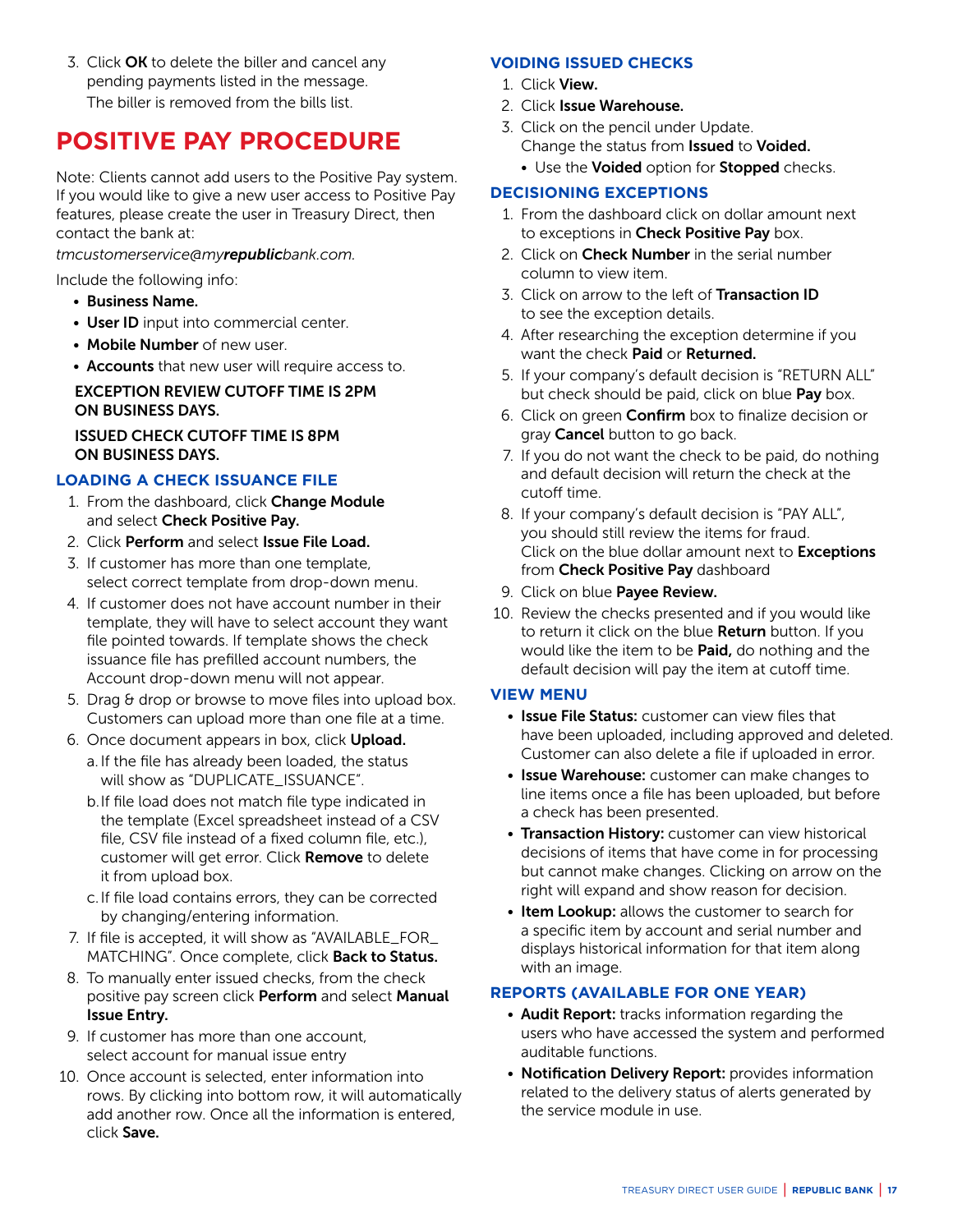#### <span id="page-17-0"></span>Status Definitions:

- Bounce: receiving server could not or would not accept message.
- Dropped: recipient exists in one or more suppression lists.
- Deferred: recipient's email server temporarily rejected message.
- Processed: our email provider received the message and is processing it.
- Delivered: email was delivered to the recipient's email provider.
- Open: the user opened the email.
- Spam Report: the user reported the message as spam.

# **REMOTE DEPOSIT INSTALLATION INSTRUCTIONS FOR WINDOWS:**

USER MUST HAVE ADMINISTRATIVE RIGHTS TO INSTALL SOFTWARE ON THE LOCAL DESKTOP.

# UNINSTALL ALL PREVIOUS SCANNER SOFTWARE.

# SUPPORTED OPERATING SYSTEMS:

• Windows 8, Windows 10 or Windows 11

# SUPPORTED BROWSERS:

- Google Chrome
- Microsoft Edge
- Mozilla Firefox
- 1. Login to Treasury Direct.
- 2. Go to Menu>Deposits>Remote Deposit Capture.



- 3. Continue to Remote Deposit Capture.
- 4. When you see the message with the Red X that you are Not Ready to Scan- choose Download Page.
- 5. Click OK.
- 6. In the Catergory drop-down menu, select Show All.
- 7. Find your scanner in the list of supported devices and select Install Now.

 An ".exe" file from Fiserv will appear in the lower left corner of your screen. When the download is complete, click the .exe File Icon.

- 8. Click Install.
- 9. Once complete, click **Exit** to close window.
- 10. Logout of the Remote Deposit site.
- 11. Logout of Treasury Direct.
- 12. Close your browser.
- 13. Plug the scanner into your computer.

# **REMOTE DEPOSIT INSTALLATION INSTRUCTIONS FOR MAC:**

# USER MUST HAVE ADMINISTRATIVE RIGHTS TO INSTALL SOFTWARE ON THE LOCAL DESKTOP.

# UNINSTALL ALL PREVIOUS SCANNER SOFTWARE.

# SUPPORTED OPERATING SYSTEMS:

• OSX Mojave, Catalina, Big Sur or Monterey

# SUPPORTED BROWSERS:

- Apple Safari
- 1. Login to Treasury Direct.
- 2. Go to Menu>Deposits>Remote Deposit Capture.
- 3. Continue to Remote Deposit Capture.
- 4. When you see the message with the Red  $X$  that you are Not Ready to Scan- choose Download Page.
- 5. Click OK.
- 6. In the **Catergory** drop-down menu, select **Show All.**
- 7. Find the MAC component in the list of supported devices, keeping in mind you may have to go to page 2, and select Install Now.
- 8. Open the Fiserv Installation Package in your Downloads folder. Double click the package that applies to your scanner manufacture.

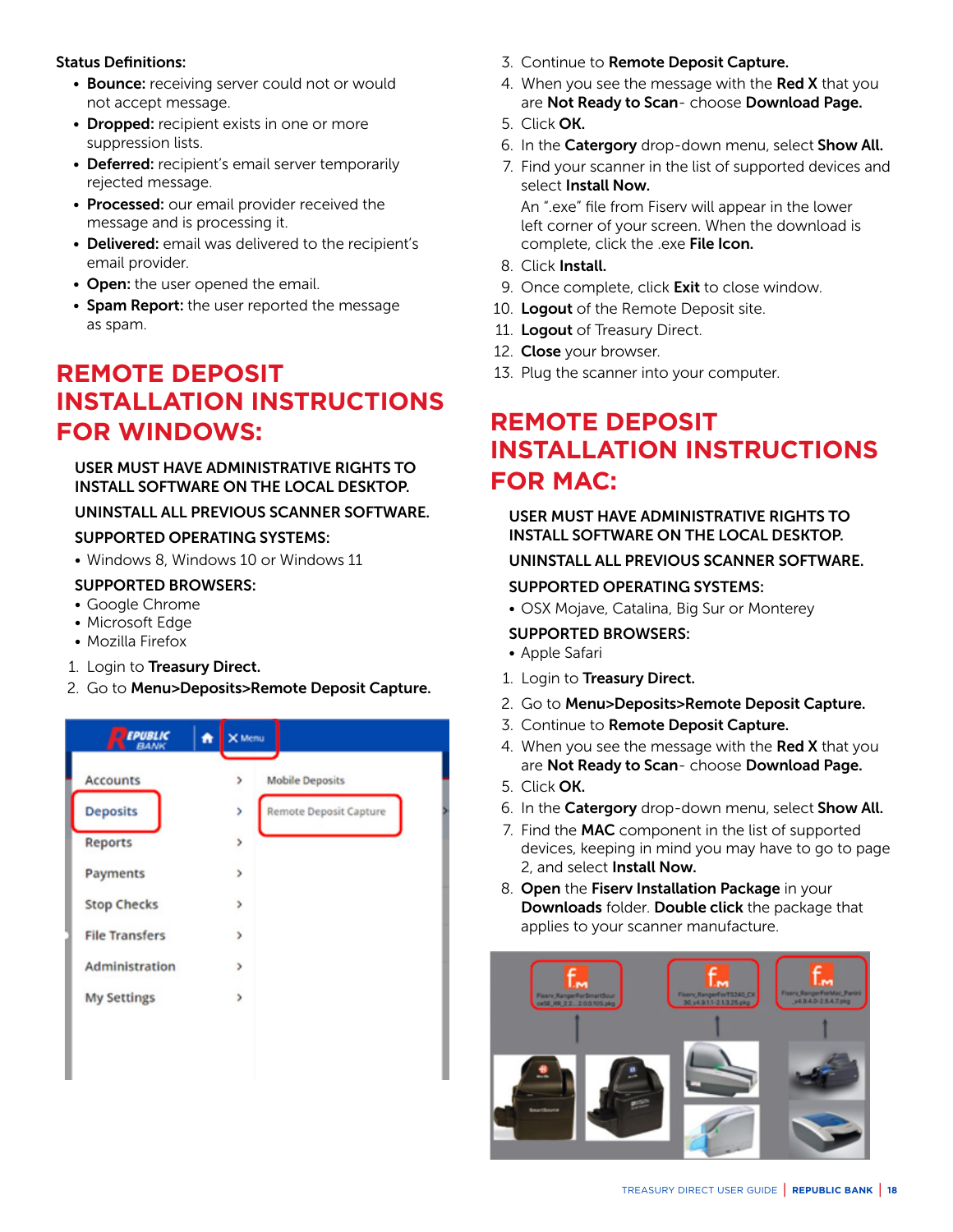- <span id="page-18-0"></span>9. If you receive the below message, it simply means you are required to lower your MAC's Gatekeeper threshold.
	- The setting is located in the Security & Privacy tab in the Preferences Pane.
	- You will not be able to continue the install until you lower the threshold.



- 10. Click OK.
- 11. Open System Preferences>Security & Privacy.
- 12. Click the Lock Icon to make changes. You will need to enter an Administrator Username and Password to make changes.
- 13. Once unlocked, change the selection under **Allow** Apps downloaded from: to Anywhere. You will be promted with the message below. Make sure to select **Allow From Anywhere.**
- 14. You should now be able to launch the installation package as described in Step 8.
- 15. Once installation is complete, click Close.
- 16. Logout of the Remote Deposit site.
- 17. Logout of Treasury Direct.
- 18. Close your browser.
- 19. Plug the scanner into your computer.

# **REMOTE DEPOSIT PROCEDURE**

DEPOSITS MUST BE IN A DELIVERED STATUS BY 8PM FOR NEXT DAY AVAILABILITY.

#### THE LEGAL TENDER OF A CHECK IS THE AMOUNT WRITTEN IN WORDS, NOT NUMBERS.

#### **PREP STAGE**

Inspect each check to ensure checks are legible.

- Written Amount and Numerical Amount match.
- Numerical Amount is legible and contains fractions or decimals for cents.
	- Hand write numerical dollar amount on the front of the check if not legible.
	- Hand write numerical dollar amount on the front of the check for every money order.
- The Payee Name on the check must match the title on the account with the Bank.

#### **LOG INTO TREASURY DIRECT AND GO TO**

- Menu
- Deposits
- Remote Deposit Capture
- Continue to Remote Deposit Capture

|                                                                  |                                                                                                                   | Welcome, Republic Bank Tool |
|------------------------------------------------------------------|-------------------------------------------------------------------------------------------------------------------|-----------------------------|
| Home Help Logout                                                 |                                                                                                                   |                             |
| ÷                                                                | Workstation Status                                                                                                |                             |
| <b>Create Deposit</b>                                            | Browser Version: Safari 15.5 - (object Olgect)                                                                    |                             |
| click Continue.<br><b>Create Deposit</b><br><b>Messages</b><br>۰ | TELESCOPES ESCOL<br>Download Speed:<br>Average:<br><b>Upload Speed:</b><br>Average:<br>TO not show page at logon. |                             |
|                                                                  |                                                                                                                   |                             |
|                                                                  |                                                                                                                   |                             |
|                                                                  |                                                                                                                   |                             |
|                                                                  |                                                                                                                   |                             |

#### **CREATING A DEPOSIT**

- 1. Enter the Deposit Details: Name, Total Amount, Account Number.
- 2. Click Continue.
- 3. Put the check in the scanner and click **Scan.**
- 4. When the checks appear on the screen, if you wish to make notes about a particular check, click the "+" sign next to the check and enter the information in the User Fields provided
- 5. If the check scans wrong, adjust the amount by entering the correct dollar amount, then hit the **Enter** button on your keyboard.
	- The legal tender of the check is what is written in words, not the numerical amount. That information must match the system.
	- If you scan checks and there are issues with the MICR line or Dollar Amount, an Error symbol will be indicated. Click Fix Errors.
	- You will be walked through each check with an error. Make any corrections as needed.
	- If a check is accidentally scanned twice, click the **Trash Can** next to one of them.
	- Once all the errors are corrected, click Submit Deposit.
	- If the totals of the scanned checks do not equal the total amount of deposit entered at the beginning, you can bring the transaction into balance by updating the total amount of the deposit.
		- In balance click Update.